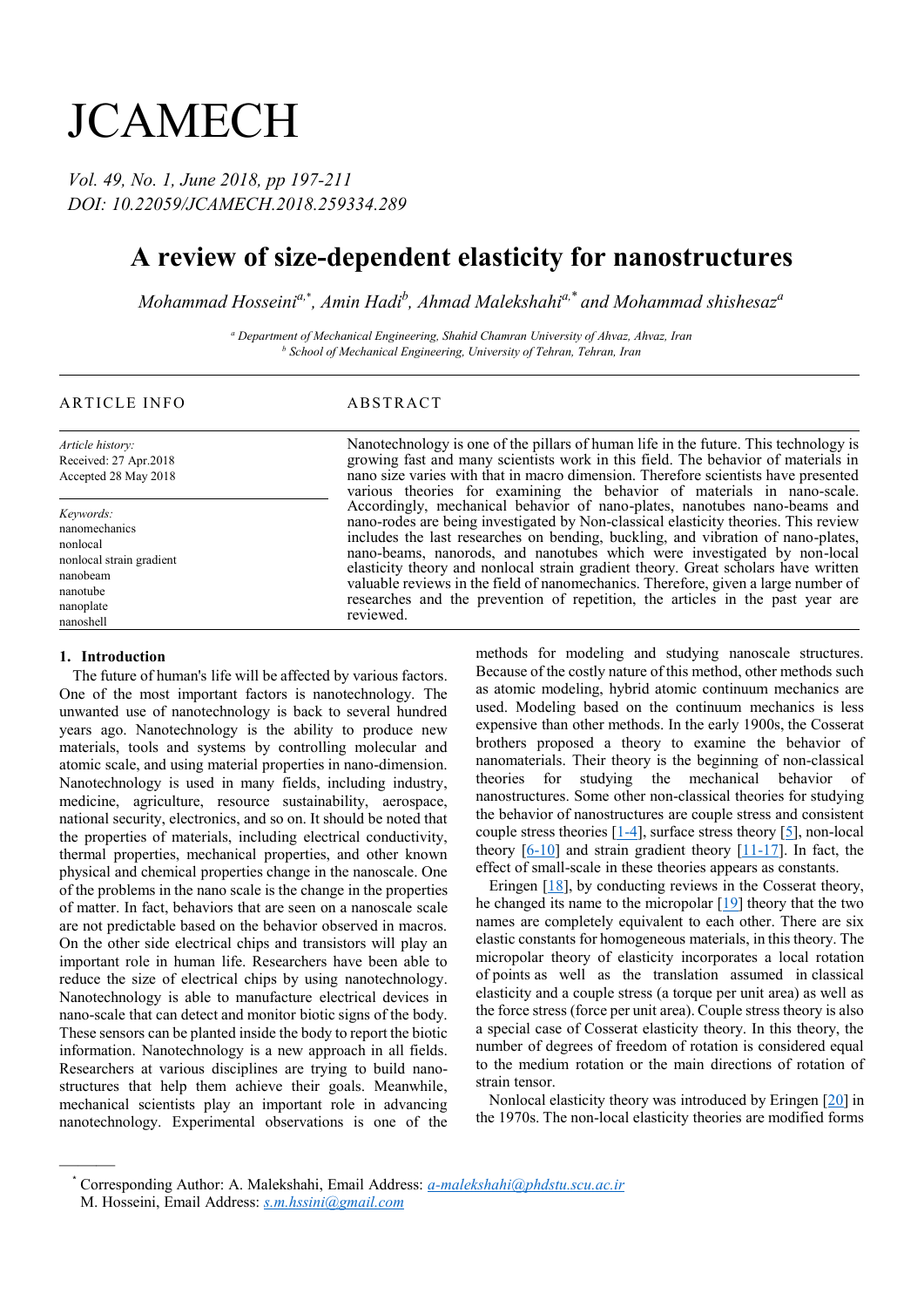of classical elastic theories, in which the effect of small scale as a coefficient, expresses the relation between non-local stresses and classical stresses [\[21\]](#page-9-7). In this theory it is assumed that the stress at a point depends on the strain at all points, whereas in classical theories, stress at a point depends only on the strain at that point. This theory is consistent (coincident) with predictions from molecular dynamics and molecular scattering (dispersion) observations. For homogeneous and isotropic materials, linear non-local elasticity theory leads to a set of integro-partial differential equations for displacement field, which is generally difficult to solve. For special conditions, these equations are reduced to a set of partial differential equations.

The higher-order strain gradient elasticity theories, which included length-scale parameters, can show that material behavior depends on the size of the material on the micrometer scale. Mindlin [\[22\]](#page-9-8) introduced a different elasticity model, taking into account differences in the terms related to kinetic energy and the strain energy density of nano-scale and microscale. In his model, in addition to the displacements and strains in the macro-scale, the additional phrases such as micro-sized deformations, as well as relative deformations, which are the differences in macro- and micro-scale deformations, and most importantly the gradient of strains have been considered. In this theory, for isentropic and homogeneous materials, there will be 18 independent parameters in elasticity relations, which would complicate the difficulty of solving elastic equations. This makes it difficult to solve the elasticity equations. After Mindlin, many researchers have tried to simplify these equations and provide models that deal with fewer parameters.

Surface effect was introduced by Gurtin and Murdoch [\[23\]](#page-9-9). Phenomena of surface effects appear due to the static equilibrium of atoms on the surface. These effects are present in all materials and are not related to their scale and size, but these effects are important when the surface-to-volume ratio increases dramatically, mainly due to the reduction in the size of the piece. In other words, by reducing the size of the structure to the nano-scale, the surface-to-volume ratio increases so that the surface effects cannot be ignored. In this theory it is assumed the surface of the body, like a thin layer, is ideally attached to the material, and the elasticity properties of the surface are different with the elasticity properties of the material. This theory formulated the equilibrium and structural equations of material using classical theory and the surface effects were introduced as surface tensions in the material boundary conditions.

In the last decade, there has been done a lot of valuable research on nanotechnology. In this review, we examine the researches done in a recent year in the field of nanomechanics. nonlocal and nonlocal strain gradient theories that are used to study the bending, buckling and vibration behavior of nanotubes, nano-plates and nano-beams are considered.

#### **2. Nonlocal elasticity theory**

#### **2.1. Nanobeams and Nanorods**

Apuzzo et al.  $[24]$  presented a nonlocal model for nanobeams based on a special form of the free energy depending on a participation factor which led to a nonlocal elastic structural problem governed by a sixth-order differential equation equipped with suitable kinematic and static boundary conditions and implemented a nonlocal finite element

procedure. They showed the effectiveness of the approach by some examples. Bağdatli and Togun [\[25\]](#page-9-11) employed the nonlocal Euler–Bernoulli beam theory for the vibration and stability analysis of a nanobeam conveying fluid. They considered small-scale and damping effects and assumed the beam to be traveling with a constant mean velocity along with a small harmonic fluctuation. Barati [\[26\]](#page-9-12) investigated nonlocal and surface effects on nonlinear vibration characteristics of a flexoelectric nanobeams under magnetic field using Eringen's nonlocal elasticity and surface elasticity theories to describe size-dependency of the nanobeam. They employed Galerkin method to satisfy boundary conditions along with analytical procedures to obtain the closed-form nonlinear frequency of flexoelectric nanobeam. They showed that magnetic field intensity, flexoelectric parameter, nonlocal parameter, elastic foundation and applied voltage on the top surface of the nanobeam have great influences on nonlinear vibration frequency. Behera [\[27\]](#page-9-13) employed Euler–Bernoulli and Timoshenko beam theories in conjunction with nonlocal elasticity theory of Eringen boundary for static analysis of nanobeams. Challamel et al. [\[28\]](#page-9-14) studied static and dynamic behavior of an axial lattice with direct neighboring interaction loaded by some distributed forces and in interaction with an elastic medium. They constructed a nonlocal rod model by continualization scheme of the lattice difference equations and derived some exact analytical solutions for the finite lattice system under some boundary conditions. Demir and Civalek [\[29\]](#page-10-0) by emphasizing the Eringen's nonlocal elasticity paradox for the cantilever boundary condition, developed an enhanced Eringen differential model by adding additional parameters to Eringen's nonlocal elasticity theory as an alternative solution method. They investigated bending of nano/micro beams under the concentrated and distributed loads by using Euler Bernoulli beam theory via the enhanced Eringen differential model. They also used Singularity function method and various types of boundary conditions to calculate the deflection of concentrated and distributed loaded beam. Demir et al. [\[30\]](#page-10-1) developed the static analysis of nano-beams under the Winkler foundation and the uniform load by considering small scale effect along with Eringen's nonlocal elasticity theory using a FE approach. They used Galerkin weighted residual method to obtain the finite element equations and investigated the validity and novelty of the results for bending results. Ebrahimi and Barati [\[31\]](#page-10-2) investigated the vibration behavior of size-dependent nano-crystalline nano-beams based on nonlocal, couple stress and Eringen's elasticity theories. They used a modified couple stress theory to capture rigid rotations of grains and incorporated Residual surface stresses into nonlocal elasticity and applied a differential transform method (DTM) satisfying various boundary conditions. Ebrahimi et al. [\[32\]](#page-10-3) investigated the wave dispersion behavior of a rotating functionally graded material (FGMs) nanobeam by applying nonlocal elasticity theory of Eringen and assuming material properties of rotating FG nanobeam according to a power-law model. Ebrahimi and Daman [\[33\]](#page-10-4) used nonlocal elasticity theory to investigate the free vibration of curved functionally graded piezoelectric (FGP) nanosize beam in thermal environment. They employed Analytic Navier solution to solve the governing equations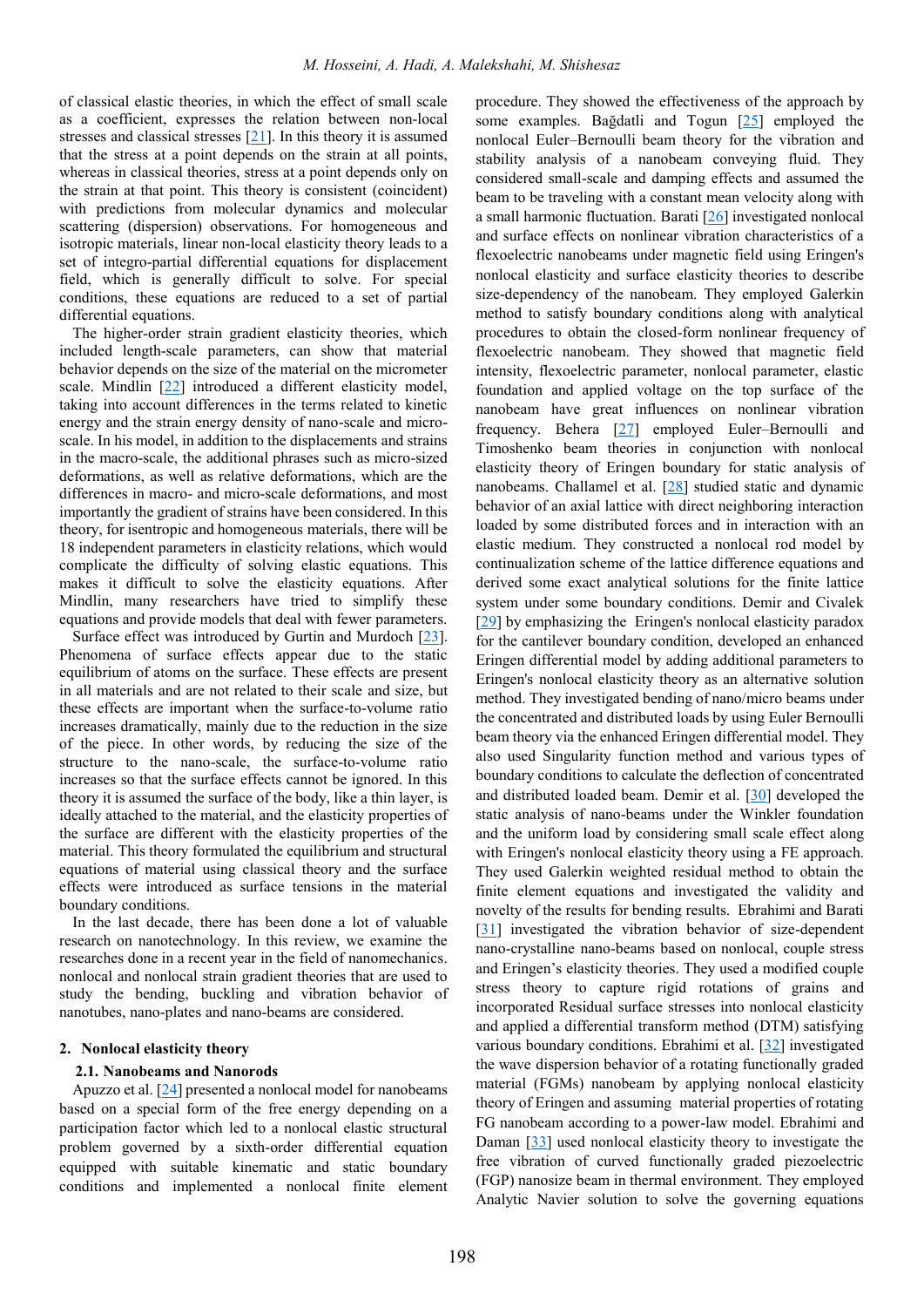obtained via the energy method for simply supported boundary conditions. The solution estimated the natural frequency for curved FGP nanobeam under the effect of a uniform temperature change and external electric voltage. Ebrahimi and Daman [\[34\]](#page-10-5) proposed an analytical solution method for free vibration of curved functionally graded (FG) nonlocal beam supposed to different thermal loadings, by considering porosity distribution via nonlocal elasticity theory. Ebrahimi and Shaghaghi [\[35\]](#page-10-6) proposed a non-classical beam model based on the Eringen's nonlocal elasticity theory for nonlinear vibration analysis of magneto-electro–hygro–thermal piezoelectric functionally graded (PFG) nanobeams with power-law through the thickness distribution model rested in elastic foundation. They employed Hamilton's principle to derive the equations and related boundary conditions within the framework of Euler–Bernoulli beam model with von-Karman type nonlinearity. They used Galerkin-based method to discretize the nonlinear partial differential motion equations. Ebrahimi-Nejad and Boreiry [\[36\]](#page-10-7) performed a parametric study of bending, buckling and vibrational behavior of size-dependent piezoelectric nanobeams under thermo-magneto-mechanoelectrical environment in the presence of surface effects. They employed Gurtin-Murdoch surface and Eringen's nonlocal elasticity theories in the framework of Euler–Bernoulli beam theory to obtain a new non-classical size-dependent beam model for dynamic and static analyses of piezoelectric nanobeams. They also presented numerical examples to demonstrate the effects of length, surface effects, nonlocal parameter and environmental changes (temperature, magnetic field and external voltage) on deflection, critical buckling load and natural frequency for different boundary conditions. Eltaher et al. [\[37\]](#page-10-8) studied the effects of nonlocal elasticity and surface properties on static and vibration characteristics of piezoelectric nanobeams using thin beam theory and Gurtin– Murdoch model for mechanical and piezoelectric surface nanoscale properties. They applied nonlocal elasticity theory considering length scale effect to describe the long–range atoms interactions. Fernández-Sáez and Zaera [\[38\]](#page-10-9) studied the problem of the in-plane free vibrations (axial and bending) of a Bernoulli–Euler nanobeam using the mixed local/nonlocal Eringen elasticity theory to analytically obtain the natural frequencies of vibration by solving two uncoupled integrodifferential eigenvalue problems. They considered different kinds of end supports and analyzed the influence of both mixture parameter and length scale.

Ghaffari [\[39\]](#page-10-10) offered a complete solution to analyze the mechanical behavior of Nano-beam under non-uniform loading considering the effects of size (nonlocal parameters), nonhomogeneity constants, and different boundary conditions. They used non-local elasticity theory and kinematics of the Euler–Bernoulli beam theory for displacement field. Ghannadpour [\[40\]](#page-10-11) investigated bending, buckling and vibration behaviors of nonlocal Timoshenko beams using a variational approach and outlining the weak form of equations. Hache et al. [\[41\]](#page-10-12) focused on the possible justification of nonlocal beam models (at the macroscopic scale) from an asymptotic derivation based on nonlocal two-dimensional elasticity (at the material scale). They derived governing partial differential equations using Taylor series expansion, through

the dimensionless depth ratio of the beam. Hosseini and Rahmani [\[42\]](#page-10-13) analyzed the bending and vibration behavior of a curved FG nanobeam with material properties varying through the radius and using the nonlocal Timoshenko beam theory. Buckling analysis of a nano sized beam was performed by Kadıoğlu and Yaylı [\[43\]](#page-10-14) using Timoshenko beam theory and Eringen's nonlocal elasticity theory. To obtain Fourier coefficients they assumed vertical displacement function as a Fourier sine series and rotation function as a Fourier cosine series enforced by Stokes' transformation and obtained higher order derivatives of them. Then they derived critical buckling loads by calculating determinant of resulted coefficient matrix. Kaghazian [\[44\]](#page-10-15) performed vibration analysis of a piezoelectric nanobeam by modelling it based on Euler-Bernoulli beam theory and using the nonlocal elasticity theory to serve in several nano electromechanical systems. Kammoun [\[45\]](#page-10-16) reported an investigation on thermo-electromechanical vibration of grapheme piezoelectric sandwich nanobeams and derived the governing equations based on the nonlocal elasticity theory, Timoshenko beam theory and Hamilton's principles and then solved them using generalized differential quadrature (GDQ) method. Khaniki [\[46\]](#page-10-17) by emphasizing the inability of differential form of nonlocal elastic theory in modelling cantilever beams and inaccurate results for some type of boundaries, presented a reliable investigation on transverse vibrational behavior of rotating cantilever size-dependent beams. He used Eringen's two-phase local/nonlocal model to derive governing higher order. In order to indicate the influence of different material and scale parameters, he presented a comprehensive parametric study and discussed the results. Loghmani et al. [\[47\]](#page-10-18) investigated the effect of discontinuities such as cracks, steps on the length, and the mass of attached buckyball on the tip of nanoresonators on natural frequencies in longitudinal vibration analysis. By using the Eringen nonlocal elasticity theory from wave viewpoint, they derived propagation, transmission and reflection functions for nanorods and obtained explicit expressions for natural frequencies. Marinca and Herisanu [\[48\]](#page-10-19) focused on obtaining explicit analytical approximate solutions via a new procedure, namely the Optimal Auxiliary Functions Method (OAFM) for the post buckling behavior of an initially imperfect nonlocal elastic column by adopting Euler-Bernoulli hypothesis and Eringen's nonlocal elasticity. Martowicz [\[49\]](#page-10-20) provided an overview of nonlocal formulations for models of elastic solids. He presented the physical foundations for nonlocal theories of continuum mechanics, followed by various analytical and numerical techniques. Massoud and Tahani [\[50\]](#page-10-21) investigated the nonlinear vibration of an Euler–Bernoulli nanobeam resting on a non-linear viscoelastic foundation subjected to a harmonic electrostatic field excitation. The non-linear viscoelastic foundation is considered for both hardening and softening cases. By neglecting of the in-plane inertia and using Eringen's nonlocal elasticity theory along with Galerkin method, they derived the equation of motion. Merzouki et al. [\[51\]](#page-10-22) developed a finite element approach for the static analysis of curved nanobeams using nonlocal elasticity beam theory based on Eringen formulation coupled with a higher-order shear deformation accounting for through-thickness stretching. Mohyeddin and Jafarizadeh [\[52\]](#page-10-23) developed a nonlocal elastic beam model by incorporating Eringen's nonlocal constitutive equation into the large deflection beam theory for a nanocantilever Euler–Bernoulli beam and solved the equilibrium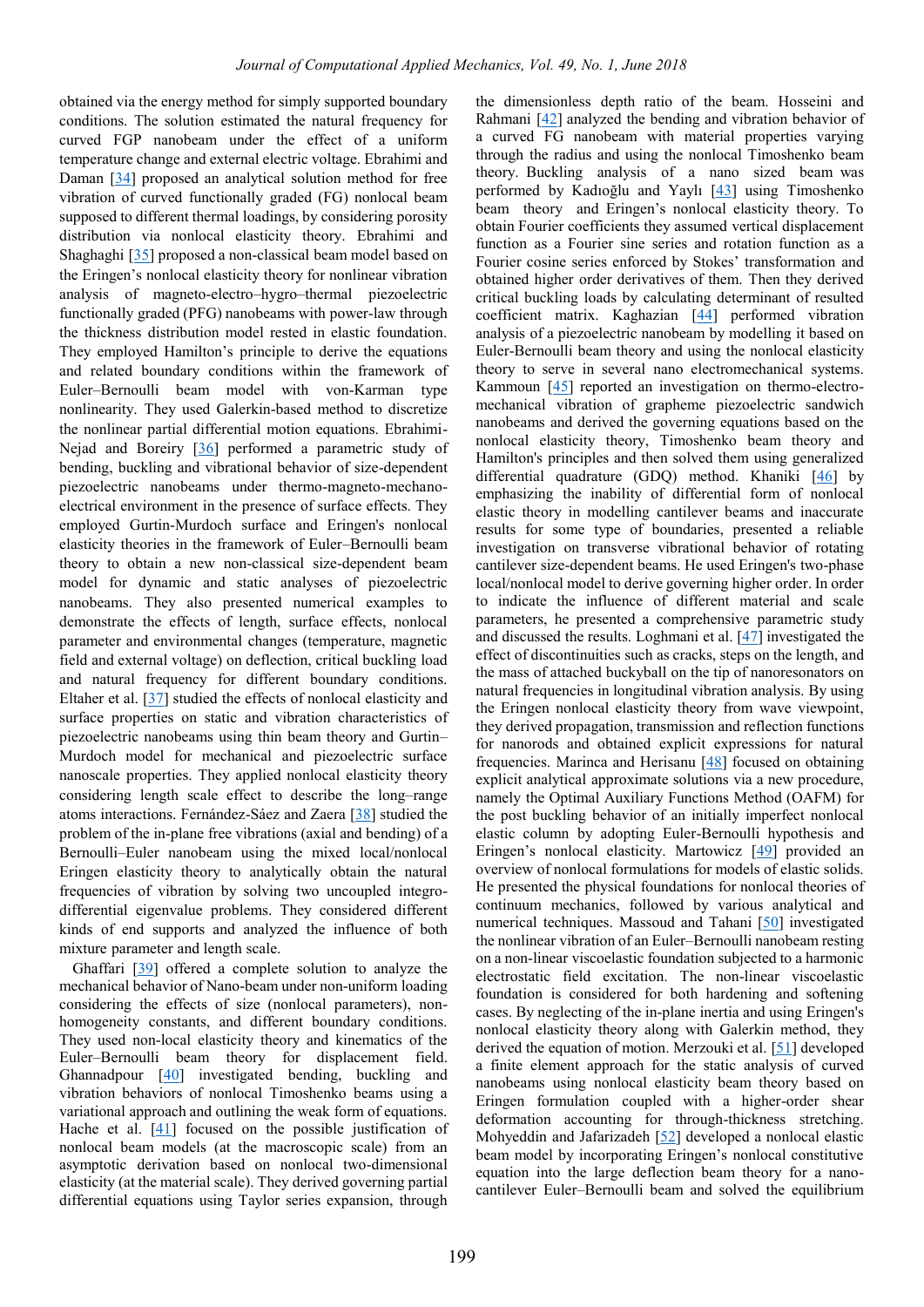equations in an iterative manner using the shooting method. Zamani Nejad and Hadi [\[53\]](#page-10-24) investigated the free vibration analysis of Euler–Bernoulli nano-beams made of bi-directional functionally graded material with small scale effects. They used the non-local elasticity theory coupled with Euler– Bernoulli nano-beams to study the small scale effects on free vibration. Zamani Nejad and Hadi [\[9\]](#page-9-15) formulated the problem of the static bending of Euler–Bernoulli nano-beams made of bi-directional functionally graded material with small scale effects. Their model was based on the Eringen's nonlocal elasticity theory applied to Euler–Bernouilli nano-beams. Zamani Nejad et al. [\[54\]](#page-10-25) carried out buckling analysis of the nano-beams made of two-directional functionally graded materials (FGM) with small scale effects based on the nonlocal elasticity theory.

Rahimi and Rashahmadi [\[55\]](#page-10-26) considered a novel microelectromechanical system (MEMS) and nanoelectromechanical system (NEMS) with a controllable thermoelastic damping of axial vibration based on Eringen nonlocal theory. They presented effects of different parameters like the gradient index, nonlocal parameter, length of nanobeam and ambient temperature on the thermo-elastic damping quality factor and showed that the thermo-elastic damping can be controlled by changing different parameters. Sidhardh and Ray [\[56\]](#page-10-27) developed a finite element model for the static analysis of smart nanobeams integrated with a flexoelectric layer on its top surface, using nonlocal elastic theory. The flexoelectric layer acted as a distributed actuator of the nanobeam. They used a layerwise displacement theory to derive the element stiffness matrices from variational principles incorporating nonlocal effects. Tufekci and Aya [\[57\]](#page-10-28) investigated the static and dynamic behavior of a curved planar nanobeam having variable curvature and cross-section. They derived nonlocal constitutive equations by using Eringen nonlocal theory in cylindrical coordinates and then implemented into the classical beam equations. Vosoughi et al. [\[58\]](#page-11-0) investigated the thermal buckling and post-buckling behaviors of moderately thick nanobeams subject to uniform temperature rise via employing the differential quadrature method (DQM). They derived governing equations of the nanobeams considering the von-Kármán's assumptions and used the Eringen's nonlocal elasticity theory in conjunction with the first-order shear deformation beam theory. Wang et al. [\[59\]](#page-11-1) carried out the calibration of Eringen's small length scale coefficient  $e_0$  for elastically restrained beams (in the context of buckling and axially loaded vibration) based on connection between a discrete beam model and the Eringen's nonlocal beam model. Xue et al. [\[60\]](#page-11-2) extended classical thermoelasticity to simulate the thermoelastic responses of multilayered structures in two aspects: in mechanical sense, they used Eringen's nonlocal elasticity to depict the size-dependence; meanwhile, considered fractional order strain to describe the mechanical phenomena caused by viscoelasticity. Yaylı [\[61\]](#page-11-3) presented longitudinal vibration analysis of FG restrained nanorods via non-local elasticity theory by assuming two axial springs attached to a FG nanorod at both ends. They then derived a coefficient matrix by considering the non-local differential relations for the FG nanorod and analyzed it via an exact eigenvalue method and finally used the results calculated from finite-element method to validate their method and discussed the influence of FG index, non-local parameter and boundary conditions on the axial frequencies of FG nanorods. Zhang et al. [\[62\]](#page-11-4) investigated

vibration characteristics of a piezoelectric nanobeam embedded in a viscoelastic medium based on nonlocal Euler– Bernoulli beam theory. They first derived the governing equations of motion and boundary conditions for vibration analysis using Hamilton's principle, where nonlocal effect, piezoelectric effect, flexoelectric effect, and viscoelastic medium were considered simultaneously. Zhang [\[63\]](#page-11-5) by identifying three critical frequencies independent of boundary conditions together with a critical length, which determine the vibration behaviors of a nonlocal Timoshenko beam stated that unlike a local Timoshenko beam which has two frequency spectra, a nonlocal Timoshenko beam may have two frequency spectra or one frequency spectrum depending on the nonlocal effect. Zhao et al. [\[64\]](#page-11-6) modeled a nonlocal elastic micro/nanobeam theoretically with the consideration of the surface elasticity, the residual surface stress, and the rotatory inertia in presence of nonlocal and surface effects. Zhou [\[65\]](#page-11-7) presented a new Hamiltonian-based approach to find exact solutions for transverse vibrations of double-nanobeamsystems embedded in an elastic medium. They used the nonlocal Euler-Bernoulli and Timoshenko beam theories to model the beam within the frameworks of the symplectic methodology. After expressing the governing equations in a Hamiltonian form, they obtained exact frequency equations, vibration modes and displacement amplitudes by using symplectic eigenfunctions and end conditions.

#### **2.2. Nanosheets and nanoplates**

Abdollahi and Ghassemi [\[66\]](#page-11-8), investigated surface and nonlocal effects in the analysis of buckling and vibration in rectangular single-layered graphene sheets embedded in elastic media and subjected to coupled in-plane loadings and thermal conditions. They considered the small-scale and surface effects using the Eringen's nonlocal elasticity and Gurtin-Murdoch's theory, respectively. They also used the differential quadrature method (DQM) for the solution of the relevant problems and validated the results against Navier's solutions. Ghorbanpour and Zamani [\[67\]](#page-11-9) investigated the free vibration analysis of sandwich nanoplate with functionally graded porous core and piezoelectric face sheets. Arefi et al. [\[68\]](#page-11-10) studied magnetic and electric buckling loads of three-layered elastic nanoplate with exponentially graded core and piezomagnetic face-sheets with material properties of the nano-graphene core obeying the exponential function along the thickness direction. They derived governing equations based on first-order shear deformation theory using variational method and investigated the influence of nanoscale by employing nonlocal piezomagneto-elasticity theory. Arefi and Zenkour [\[69\]](#page-11-11) presented thermo-electro-magneto-mechanical bending analysis of a sandwich nanoplate based on Kirchhoff's plate theory and nonlocal theory. The sandwich nanoplate included an elastic nano-core and two piezomagnetic face-sheets actuated by applied electric and magnetic potentials. Bachher and Sarkar [\[70\]](#page-11-12) established a new *nonlocal theory* of generalized thermoelastic materials with voids based on *Eringen's nonlocal elasticity* and *Caputo fractional derivative* to study transient wave propagation in an infinite thermoelastic material. The material contained voids was subjected to a time-dependent continuous heat sources distributed in a plane area. Barati [\[71\]](#page-11-13) presented new solutions to examine large amplitude vibration of a porous nanoplate resting on a nonlinear hardening elastic foundation modeled by nonlinear four-variable plate theory.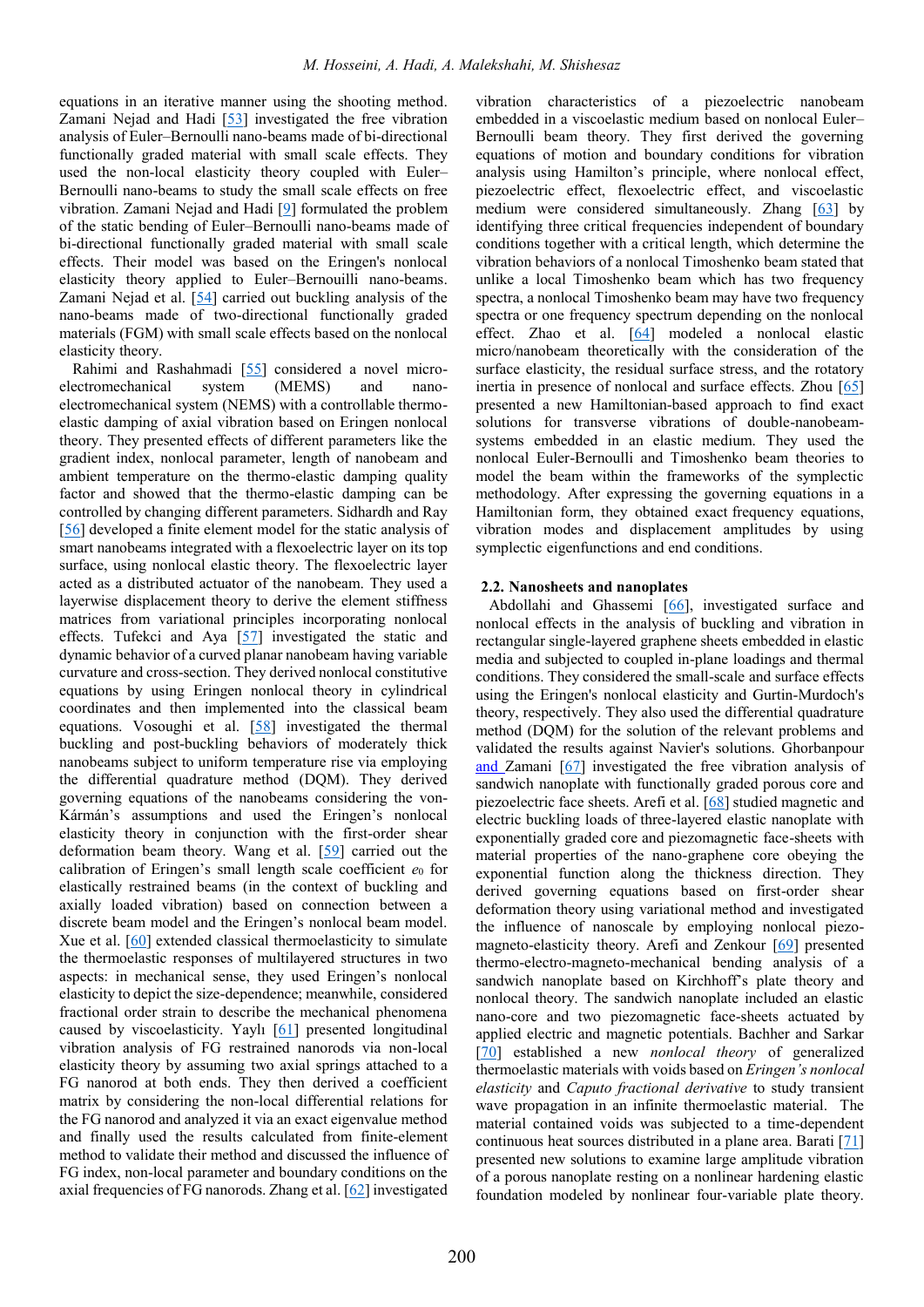Bastami and Behjat [\[72\]](#page-11-14) investigated buckling and free vibration of piezoelectric nano-plate on elastic foundation by employing nonlocal elasticity and classical plate theory and assuming simply supported boundary conditions and plate subjected to external electric voltage. Daneshmehr et al. [\[73\]](#page-11-15) investigated the free vibration behaviors of the nanoplate made of functionally graded materials by applying the Eringen's nonlocal theory to study the small scale effects on natural frequencies. Dastjerdi and Akgöz [\[74\]](#page-11-16) investigated the static and dynamic behaviors of macro and nano inhomogeneous plates made of functionally graded materials based on threedimensional elasticity theory in combination with the nonlocal theory of Eringen. Despotovic [\[75\]](#page-11-17) studied the problem of stability and vibration of a square single-layer graphene sheet under body force using Eringen's theory. They used classical plate theory, upgraded with nonlocal elasticity theory to formulate the differential equation of stability and vibration of the nanoplate. Ebrahimi and Barati [\[76\]](#page-11-18) carried out damping vibration analysis of multi-phase viscoelastic nanocrystalline nanobeams on viscoelastic medium accounting for nano-grains and nano-voids sizes. They applied couple stress and surface energy effects for vibration analysis of nanocrystalline nanobeams. They assumed viscoelastic medium as infinite parallel springs as well as shear and viscous layers and employed Hamilton's principle to derive the governing equations and the related boundary conditions. They then solved the equations by applying differential transform method. Ghasemi et al. [\[77\]](#page-11-19) studied the nonlocal buckling behavior of biaxially loaded graphene sheet with piezoelectric layers based on an orthotropic intelligent laminated nanoplate model. They used nonlocal elasticity theory in the buckling analysis to show the size scale effects on the critical buckling loads and employed third-order shear and normal deformation theory to obtain the nonlinear equilibrium equations. Ghorbanpour-Arani et al [\[78\]](#page-11-20) investigated buckling analysis of an embedded nanoplate integrated with magnetoelectroelastic (MEE) layers based on a nonlocal magnetoelectroelasticity theory. They simulated surrounding elastic medium by the Pasternak foundation considering both shear and normal loads. The refined zigzag theory was used to model the Sandwich Nanoplate subject to both external electric and magnetic potentials. Goodarzi et al. [\[79\]](#page-11-21) studied the free vibration behavior of rectangular FG nanoscale plates within the framework of the refined plate theory (RPT) and taking smallscale effects into account. They used the nonlocal elasticity theory to obtain the governing equations for single-layered FG nanoplate and employed the Navier's method to obtain closedform solutions for rectangular nanoplates assuming that all edges are simply supported. Jamali and Ghassemi [\[80\]](#page-11-22) investigated frequency analysis of rectangular piezoelectric nanoplates under in-plane forces via the surface layer and non-local small-scale hypotheses. Nazemnezhad et al. [\[81\]](#page-11-23) investigated vibration analysis of multi-layer graphene sheets (MLGSs) by using nonlocal elasticity. They considered van der Waals interactions of every two adjacent layers in the analysis which resulted in interlayer shear effect. Their proposed formulation was according to sandwich model (SM) and Molecular Dynamic (MD) simulation was implemented to verify the model.

Norouzzadeh and Ansari [\[82\]](#page-11-24) presented a size-dependent analysis of the surface stress and nonlocal influences on the free vibration characteristics of rectangular and circular nanoplates

made of functionally graded materials with two distinct surface and bulk phases. The nonlocal and surface effects were captured by the Eringen and the Gurtin-Murdoch surface elasticity theories, respectively. Rong et al. [\[83\]](#page-11-25) proposed an analytical Hamiltonian-based model for the dynamic analysis of rectangular nanoplates using the Kirchhoff plate theory and Eringen's nonlocal theory. By reducing the dynamic problem in a symplectic space to a unified Hamiltonian dual equation formed by a total unknown vector consisting of displacements, rotation angles, bending moments and generalized shear forces, They established exact solutions for free vibration, buckling and steady state forced vibration by the eigenvalue analysis and expansion of eigenfunction without any trial functions. Shahrbabaki [\[84\]](#page-12-0) investigated three-dimensional free vibration of simply-supported nanoplate and wave propagation in threedimensional infinite nonlocal solid by using suitable potential functions for Helmholtz displacement vector. They developed novel trigonometric series as approximating functions in a Galerkin based approach to deal with other boundary conditions. Shahsavari and Janghorban [\[85\]](#page-12-1) studied the sizedependent effects on the time-dependent bending and shearing responses of single-layer graphene sheets (SLGSs) induced by displacement of the concentrated moving load along the SLGSs are. Wu et al. [\[86\]](#page-12-2) investigated the vibration behavior of double layer graphene sheets (DLGSs) in thermal environments as energy conservation device in building materials. They used nonlocal elastic theory and classical plate theory (CLPT) to derive the governing equations and employed the element-free method to analyze the vibration behaviors of DLGSs embedded in an elastic medium. Zarei [\[87\]](#page-12-3) studied buckling and free vibration analysis of a circular tapered nanoplate with linear variation of thickness in radial direction and subjected to inplane forces. He employed nonlocal elasticity theory to capture size-dependent effects and Raleigh-Ritz method along with differential transform method to obtain the frequency equations for different boundary conditions. Zhang et al. [\[88\]](#page-12-4) derived semi-analytical solutions for vibration analysis of nonlocal piezoelectric Kirchhoff plates resting on viscoelastic foundation with arbitrary boundary conditions. They first obtained the governing equations of motion and boundary conditions based on the nonlocal elasticity theory for piezoelectric materials and Hamilton's principle then developed the Galerkin strip distributed transfer function method to solve the governing equations for the semi-analytical solutions of natural frequencies. Zhang [\[89\]](#page-12-5) studied the geometrically nonlinear vibration behavior of DLGSs using von Kármán plate model incorporated with nonlocal elasticity theory accounting for the small scale effect. Li et al. [\[90\]](#page-12-6) introduced thermal nonlocal effect into the thermo-electromechanical model based on nonlocal elasticity theory to further shed light on the size-dependent coupling behavior of thermal, electric, and elastic fields. They derived coupled field equations involving size-dependent parameters and obtained the solutions using Laplace transformation methods. Karimi and Shahidi [\[91\]](#page-12-7) investigated the influence of temperature change on the vibration, buckling, and bending of orthotropic graphene sheets embedded in elastic media including surface energy and small-scale effects is. To this aim, they used the nonlocal constitutive relations of Eringen and surface elasticity theory of Gurtin and Murdoch, respectively. They used Hamilton's principle and two-variable refined plate theory to derive the governing equations for bulk and surface of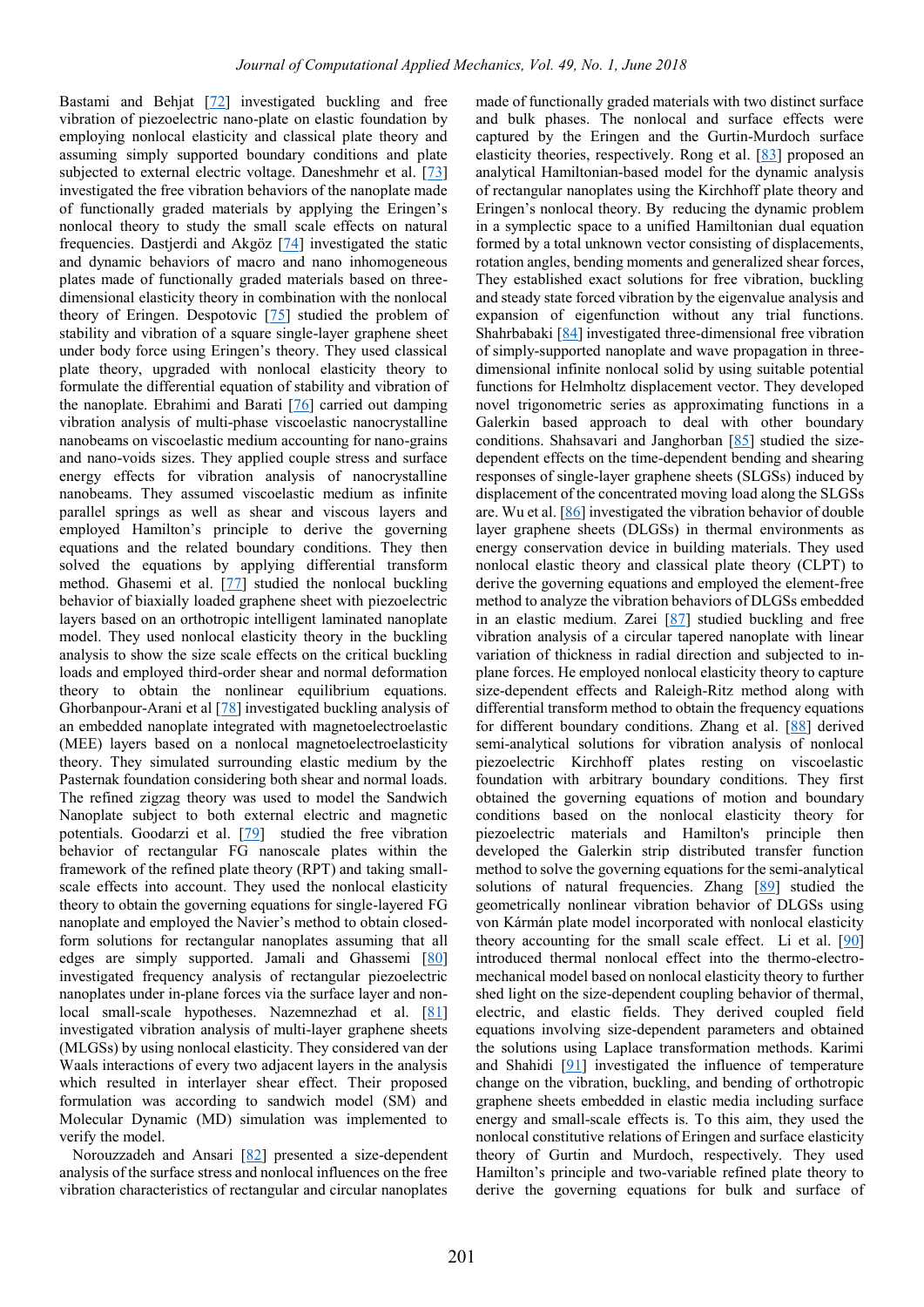orthotropic nanoplate and employed finite difference method to solve governing equations. They verified obtained results with Navier's method and validated results reported in the literature.

#### **2.3. Nanotubes and Nanoshell**

Arefi and Zenkour [\[92\]](#page-12-8) presented two-dimensional thermoelastic analysis of a functionally graded nanoshell with Material properties assumed to be mixture of ceramic and metal obeying a power law distribution based on nonlocal elasticity theory. They used first-order shear deformation theory (FSDT) for axial and radial deformations simultaneously and principle of virtual work for derivation of the governing equations. Robinson et al. [\[93\]](#page-12-9) examined the buckling of carbon nanotube (CNT) modeled as nonlocal Euler-Bernoulli beam under selfweight and resting on elastic foundations. Belhadj [\[94\]](#page-12-10) investigated the vibration behaviour of a nanoscale rotating shaft based single-walled carbon nanotube using Euler-Bernoulli beam model and Eringen's nonlocal theory of elasticity for the dynamic behavior of the nanorotor. They reported effects of different parameters and boundary conditions and discussed the results. Chemi et al. [\[95\]](#page-12-11) by implementing the nonlocal Timoshenko beam theory, determined the nonlocal critical buckling loads of chiral double-walled carbon nanotubes embedded in an elastic medium using nonlocal theory. They investigated and discussed the effect of different parameters such as elastic medium, the buckling mode number, chirality, and aspect ratio on the nonlocal critical buckling loads of these structures. Faraipour [\[96\]](#page-12-12) investigated nonlinear buckling of magnetoelectro-elastic hybrid nanoshells in thermal environment using a size-dependent continuum model. The nanocomposite cylindrical shell was composed of a carbon nanotube (CNT), a microtubule (MT) and a MEE nanoscale layer coupled by polymer or filament matrix and subjected to thermo-electromagnetic loads. They applied small nonlocal elasticity theory considering scale effect and Pasternak model to simulate the normal and shear behavior of the coupling elastic medium. He used the principle of virtual work and von Karman's straindisplacement relations to derive equations and obtained nondimensional postbuckling loads using the Galerkin's approach. Kiani [\[97\]](#page-12-13) explored properties of traveling transverse waves in vertically aligned jungles of single-walled carbon nanotubes (SWCNTs) in the presence of a longitudinal magnetic field using nonlocal higher-order beam theory. He established nonlocal discrete and continuous models and declared the capabilities of the continuous model in capturing the characteristics of waves by the discrete model. He investigated different effects on physical properties of the structure. Li and Hu [\[98\]](#page-12-14) presented investigated the free torsional vibration of bi-directional FG tubes composed of two different materials with continuously varying along the radius and length directions. They employed nonlocal elasticity theory to derive the difference equation of torsional motion, which were reduced to the classical governing equation by simply setting a zero nonlocal parameter. They derived closed-form solutions of torsional frequencies and mode shapes and showed that the torsional frequencies can be significantly affected by the through-radius and through-length gradings of the bidirectional FG nanotubes.

Mu'tasim [\[99\]](#page-12-15) studied the nonlinear free vibration and frequency veering of a single wall carbon nanotube (SWCNT) with imperfection modeled as half sine and clamped at both ends based on nonlocal elasticity theory. He used the Euler-

Bernoulli Beam and Hamilton's principle to derive the nonlinear equation of motion. He considered various effects such as nonlocal elasticity, geometric initial rise/imperfection, and the effect of the axial force induced by mid-plane stretching in the derivation model of the CNT. He solved the resulting nonlinear temporal equation using the method of multiple scales (MMS) after discretizing the equations using the assumed mode method by inserting the exact linear eigenmode shape and obtained nonlinear natural frequencies of the first three modes of vibrations, for different values of rise/imperfection amplitude, and for different values of the nonlocal parameter. Rahmani et al. [\[100\]](#page-12-16) used modified nonlocal elasticity theory to analyze the transverse forced vibration of a single-walled carbon nanotube (SWCNT) under excitation of a moving harmonic load in a parametric study and investigated the influences of different parameters on forced deflection of the nanotube in details. Size-dependent thermal buckling and post-buckling behavior of FGM nanotubes with porosities was carried out by She et al. [\[101\]](#page-12-17) using a refined beam theory and based on Eringen nonlocal elasticity model incorporating the small scale effect. They considered two types of porosity distribution i.e. even and uneven distribution and assumed material properties to be temperature-dependent and vary in the radial direction. Tiwari and Nagar [\[102\]](#page-12-18) Presented paper reviews on buckling analysis of nanostructure designed through the theory of nonlocal elasticity and discussed a variety of mathematical techniques to determine buckling load and applicability of nonlocal continuum models over local continuum models. They discussed impact of various parameters like size of nanostructures, nonlocal parameter and length-to-width ratio for various boundary conditions. Wen et al. [\[103\]](#page-12-19) investigated free vibration analysis of single-walled carbon nanotubes (SWCNTs) using a higher-order theory of nonlocal elastic cylindrical beams by taking the rotary inertia, shear deformation and small scale effect into account simultaneously. Their model was capable of identically satisfying shear-free surface condition and did not need to introduce the shear correction factor. They derived characteristic equations, natural frequencies and vibration mode shapes in closed form for different boundary conditions and compared numerical results with those obtained by the molecular dynamics simulation. Zhang et al. [\[104\]](#page-12-20) Conducted a comprehensive study of the small-scale effects on the buckling behaviors of carbon honeycombs (CHCs) by employing molecular dynamics (MD) simulations and Eringen's nonlocal elasticity theory. According to MD simulation results the small-scale effects stemming from the long-range van der Waals interaction between carbon atoms could considerably affect the buckling behaviors of CHCs. They also developed a nonlocal continuum mechanics (CM) model by employing Eringen's nonlocal elasticity theory to incorporate the small-scale effects into the theoretical analysis of the buckling of CHCs and compared nonlocal CM model with MD simulations which had good agreement under proper considerations.

#### **3. Nonlocal strain gradient theory**

#### **3.1. Nanobeams and Nanorods**

Barati [\[105\]](#page-12-21) investigated forced vibrations analysis of nanobeams on elastic substrate and subjected to moving loads using nonlocal strain gradient theory (NSGT). He assumed the nanobeam made of functionally graded material (FGM) with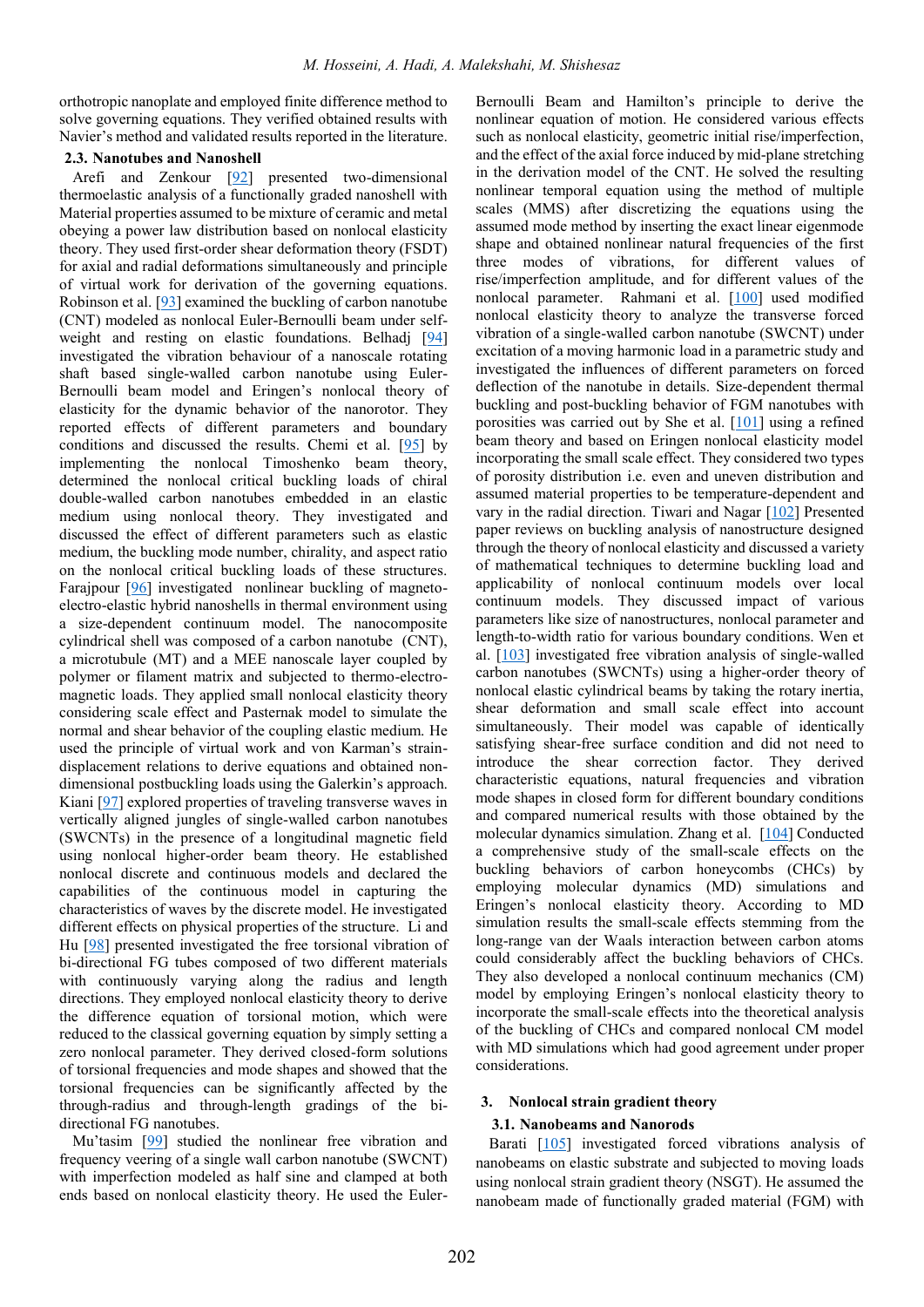even and uneven porosity distributions. After obtaining dynamic deflection of the nanobeam via Galerkin and inverse Laplace transform methods, he examined and discussed the effect of different parameters on forced vibration behavior of nanobeams. Barati [\[106\]](#page-12-22) investigated wave dispersion in thermally affected and elastically bonded nanobeams with material imperfections or porosities evenly dispersed across the thickness by applying a general nonlocal strain-gradient elasticity model with two nonlocal and one strain-gradient parameters. He modeled nanobeam with uniform thickness and by refined shear deformation beam theory with sinusoidal transverse shear strains. Afterwards he derived the governing equations by Hamilton's rule and analytically solved to obtain wave frequencies and the velocity of wave propagation. Barretta et al. [\[107\]](#page-12-23) investigated linear dynamics of nanobeams numerically according to a combination of Eringen's nonlocal elasticity and second-gradient strain elasticity theories. They assumed elastic properties of the beam as functionally graded in cross-section according to a power law and examined the effects of the functional grading and of the different elastic potentials on this modulation. Ebrahimi and Barati [\[108\]](#page-12-24) used nonlocal strain gradient theory to analyze vibration characteristics of axially FG nanobeams resting on variable elastic foundation. The nonclassical nanobeam model of their study captured a length scale parameter to explore the influence of strain gradients and a nonlocal parameter to investigate the long-range interactions between the particles and was capable to be degenerated into the classical models if the material length scale and nonlocal stress field parameter are both taken to be zero. They modeled Elastic foundation consisting two layers: a Winkler layer with variable stiffness and a Pasternak layer with constant stiffness. Ebrahimi and Daman [\[109\]](#page-12-25) proposed an analytical method to study thermo-mechanical dynamic behavior and characteristics of embedded smart shear deformable curved piezoelectric nanobeams made of porous electro-elastic FG materials using nonlocal strain gradient beam theory. They investigated the effects of pores on the mechanical and physical properties. El-Borgi et al. [\[110\]](#page-12-26) investigated the torsional vibration of size-dependent viscoelastic nanorods modeled using Kelvin–Voigt damping model embedded in an elastic medium with different boundary conditions. They combined the nonlocal theory with the strain and velocity gradient theory to capture both softening and stiffening size-dependent behavior of the nanorods. They obtained damped eigenvalue solutions both analytically and numerically using a Locally adaptive Differential Quadrature Method (LaDQM). Faghidian  $[111]$  by using nonlocal strain gradient theory derived the governing differential and boundary conditions of dynamic equilibrium and differential constitutive equations of the classical and first-order nonlocal stress tensor in the most general form based on the Reissner stationary variational principle. They used nonlinear vibrations of size-dependent Bernoulli-Euler and Timoshenko beams to exhibit the application value of Reissner variational principle and employed the weighted residual Galerkin method, the homotopy analysis method to determine the closed form analytical solutions of the geometrically nonlinear vibration equations. Faghidian [\[112\]](#page-13-1) employed Reissner mixed

variational principle to establish the nonlinear differential and boundary conditions of dynamic equilibrium governing the flexure of beams when the effects of true shear stresses are included. They derived nonlinear size-dependent model of the Reissner nano-beam in the framework of nonlocal strain gradient elasticity theory and then obtained the closed form analytical solutions for the geometrically nonlinear flexural equations and compared to the nonlinear flexural results of the Timoshenko size-dependent beam theory and discussed different issues such as differences between the two. Fakher and Hosseini-Hashemi  $[113]$  studied the static bending and free vibration behavior of Euler nanobeams using three different approaches nonlocal strain gradient elasticity including differential, integral satisfying and integral without satisfying higher order boundary conditions. They also adopted two different types of Rayleigh–Ritz method i.e. polynomial and in the other, combination of polynomial and trigonometric as admissible functions. Then they obtained bending deflections and natural frequencies of nanobeams with different boundary. Hadi et al. [\[114\]](#page-13-3) investigated free vibration of three-directional FG material (TDFGM) using Euler–Bernoulli nano-beam, with small scale effects and the nonlocal strain gradient elasticity theory to survey the small scale effects on natural frequencies. Jafarsadeghi-Pournaki [\[115\]](#page-13-4) proposed a theoretical model by employing nonlocal strain gradient theory (NLSGT) and Euler-Bernoulli beam model considering nonlinear geometric effect resulting from mid-plane stretching to investigate static pull-in instability of FG electrostatic nano-bridge under the influence of electrostatic and van der Waals (vdW) forces in thermal environment. He introduced a new surface reference for eliminating the coupling between the stretching and bending due to the asymmetrical material variation along the thickness and derived the governing equation utilizing minimum energy principle, linearized by means of the step-by-step linearization method (SSLM) and solved by Galerkin based weighted residual method. Li and Hu [\[116\]](#page-13-5) used nonlocal strain gradient theory and a size-dependent nonlinear Euler–Bernoulli beam considering the geometric nonlinearity due to the stretching effect of the mid-plane. They analytically obtained the postbuckling deflections and critical buckling forces of simply supported beams. Li and Hu  $[117]$  investigated the nonlinear bending and free vibration behaviors of the through-thickness power-law variation of two-constituent FG materials using the nonlocal strain gradient theory and size-dependent nonlinear Euler-Bernoulli and Timoshenko beam models. They considered material length scale and nonlocal parameters to account for the effects of both inter-atomic long-range force and microstructure deformation mechanism. Li et al. [\[118\]](#page-13-7) studied the longitudinal vibration analysis of small-scaled rods model considering nonlocal parameter and material length scale parameter using nonlocal strain gradient theory. They derived analytical solutions predicting the natural frequencies and mode shapes of the rods with different boundary conditions. Li et al.  $[119]$  in another study used a sizedependent Timoshenko beam model, taking into account through-thickness power-law variation of a two-constituent FG material in the framework of the nonlocal strain gradient theory. Their model contained a material length scale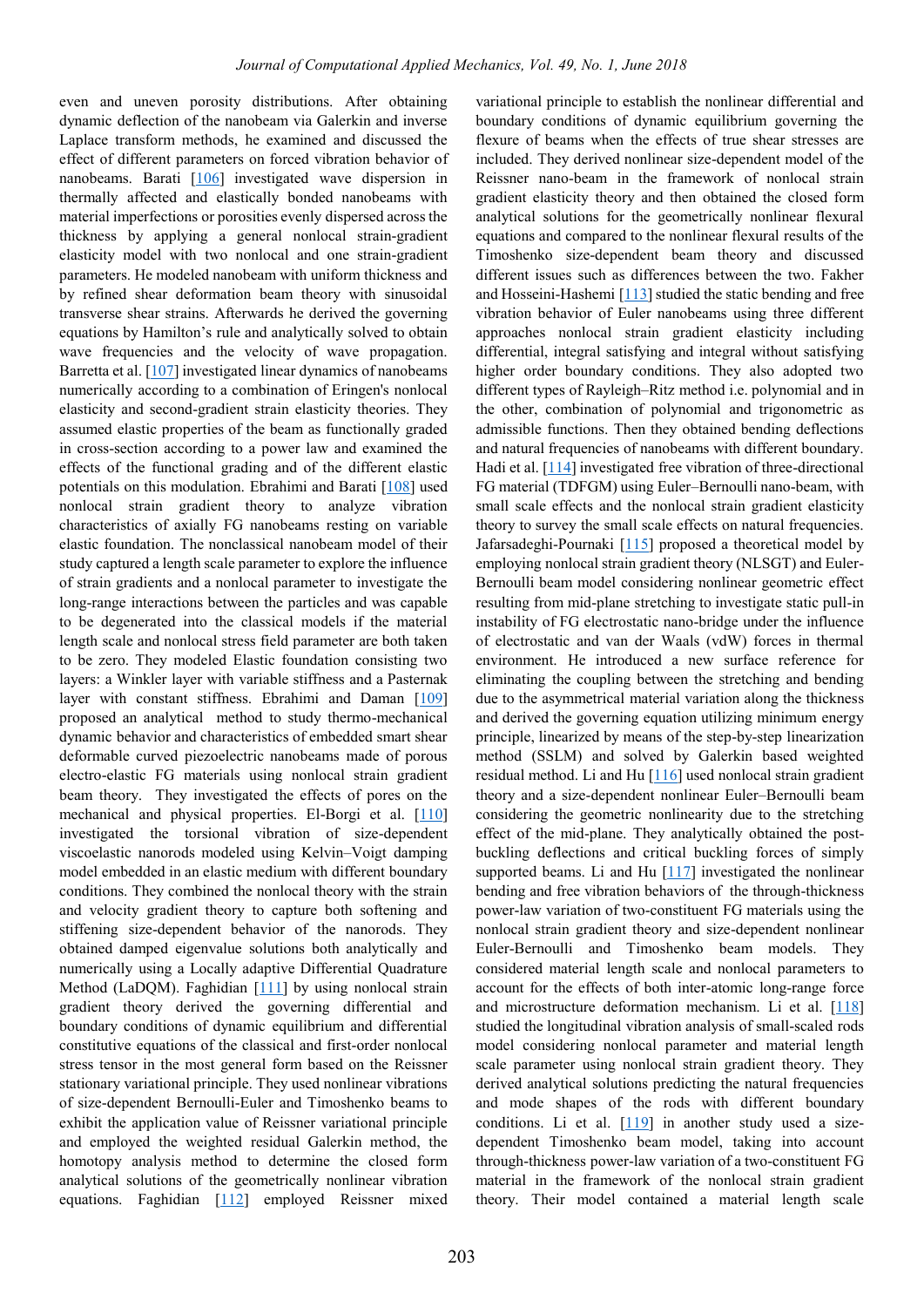parameter introduced to consider the significance of strain gradient stress field and a nonlocal parameter to consider the significance of nonlocal elastic stress field.

1. Li et al.  $[120]$  investigated the size-dependent nonlinear free vibration behavior of beam with geometric imperfections in form of even and uneven dispersion patterns and used Hamilton's principle to derive the equations and corresponding boundary conditions based on the Euler–Bernoulli beam model, the von Kármán type nonlinearity and the nonlocal strain gradient theory. They then employed Galerkin's approach to obtain approximate analytical solution free vibration of a hinged-hinged nano/micro beam. They used porous Gold for a comprehensive parametric study and determined material and scaling parameters of Au. Li et al. [\[121\]](#page-13-10) applied the nonlocal strain gradient theory and the Euler– Bernoulli beam model to build a size-dependent inhomogeneous beam model accounting for the through-length power-law variation of a two-constituent axially FG material. They introduced a material length scale parameter and a nonlocal parameter in the axially FG beam model and solved the bending, buckling and vibration problems of axially FG beams by a generalized differential quadrature method and investigated the influences of different parameters on responses. Lv et al. [\[122\]](#page-13-11) studied the effect of material defects on nonlinear vibration behavior of embedded FG nanobeams by employing the nonlocal strain gradient theory and considering the size-dependent governing equations accounting for the geometric nonlinearity and elastic medium. To quantify the material defects, they introduced concept of defect degree and then developed the defective FG nanobeam model. They proposed two methods, i.e., sensitivity based interval analysis method and iterative algorithm based interval analysis method to solve this model and discussed different effects at last. Rajabi et al.  $[123]$  investigated the sizedependent nonlinear vibration of Euler–Bernoulli nanobeams under moving harmonic loads traveling with variable velocities within the scope of the nonlocal strain gradient elasticity theory. They employed a multistage-linearization technique to solve the Duffing equation approximately. Sahmani et al.  $[124]$ conducted an investigation to anticipate the size-dependent nonlinear bending of FG porous micro/nano-beams with uniform distribution of porosity reinforced with graphene platelets, and subjected to the uniform distributed load together with an axial compressive load. They employed the nonlocal strain gradient elasticity theory by incorporating size effects in the third-order shear deformable beam model. Shaat [\[125\]](#page-13-14) reduced the general nonlocal theory to the strain gradient and the couple stress theories for slowly varying acoustic waves, *i.e.,* weak nonlocal fields, and then by comparing to the general nonlocal theory, discovered the nonlocal characters of the strain gradient and couple stress theories. Moreover, by fitting the experimental dispersion curves of materials, reported the nonlocal parameters and the material coefficients and length scales of these theories for some materials including diamond, graphite, silicon, silver, gold, copper, and platinum. Tang et al. [\[126\]](#page-13-15) investigated forced vibration of FG nanobeams resting on the nonlinear elastic foundations using the nonlocal strain gradient theory. They assumed the FG material properties to be

temperature-dependent and change continuously along the thickness according to the power-law function (PFGM) or sigmoid function (SFGM). They derived the governing equations based on the Euler–Bernoulli beam theory and von-Kármán geometric nonlinearity and by considering the deviation between the geometrical and physical neutral surfaces. At last they used multiple time scale method to derive closed-form approximate solution for nonlinear forced vibration of a FG nanobeam and discussed different effects. Xu [\[127\]](#page-13-16) investigated the size effects on the dynamic behaviors of rods within the framework of the nonlocal strain gradient elastic theory. He derived variationally consistent boundary conditions using the weighted residual method with respect to the known equation of motion of rods. Zhu and Li [\[128\]](#page-13-17) formulated the longitudinal dynamic problem of a sizedependent elasticity rod by utilizing an integral form of nonlocal strain gradient theory. They employed convolution integral over nonlocal kernel functions nonlocal strain gradient model to account for the energies diffused from surrounding particles in a reference domain. By reducing the complicated integro-differential equations to a sixth order differential equation, they derived the nonlocal strain gradient rod under various boundary conditions and explicitly showed that the integral rod model can exert stiffness-softening and stiffnesshardening effects by considering various values of the sizedependent parameters. Zhu and Li [\[129\]](#page-13-18) developed a sizedependent integral elasticity model for a small-scaled rod in tension based on the nonlocal strain gradient theory. To incorporate the scaling effects of nonlocal stress and microstructure-dependent strain gradient, they considered nonlocal parameter and a material length scale parameter. They stated the integral rod model is both self-consistent and wellposed.

#### **3.2. Nanosheets and nanoplates**

Barati [\[130\]](#page-13-19) developed a nonlocal strain gradient plate model considering two scale parameters related to the nonlocal and strain gradient effects for vibration analysis of double-layered graded nanoplates under linearly variable in-plane mechanical loads in hygro-thermal environments. He used shear deformation plate theory needless of shear correction factors and derived governing equations via Hamilton's principle and used Galerkin's method to solve the governing equations. Barati [\[131\]](#page-13-20) modeled a vibrating porous double-nanoplate system under in-plane periodic loads using the generalized nonlocal strain gradient theory (NSGT) to examine both stiffness-softening and stiffness-hardening effects for a more accurate analysis of nanoplates. He used a modified rule of mixture to incorporated Nanopores or nanovoids to the model. He used a refined four-variable plate theory with fewer field variables than first-order plate theory. After deriving equations, he solved them for hinged nanoplates via Galerkin's method and discussed different effects on responses. Ebrahimi and Barati [\[132\]](#page-13-21) developed a nonlocal strain gradient plate model for vibration analysis of graphene sheets resting on elastic substrate and under nonuniform in-plane mechanical loads considering two scale parameters related to the nonlocal and strain gradient effects. They modeled graphene sheet via a two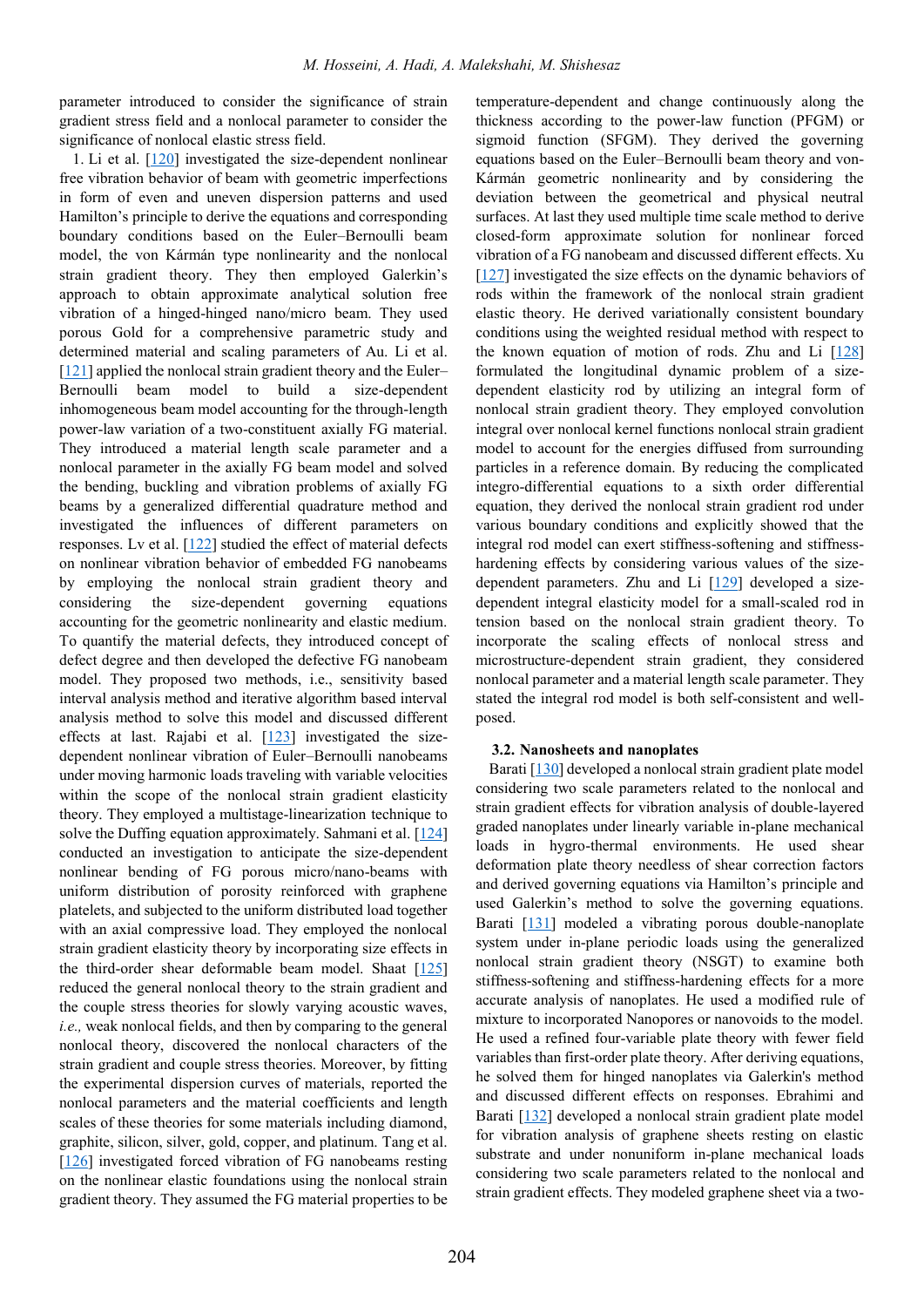variable shear deformation plate theory needless of shear correction factors and derived the governing equations of a nonlocal strain gradient graphene sheet via Hamilton's principle. Ebrahimi and Barati [\[133\]](#page-13-22) studied vibration analysis of double-layered graphene sheets under biaxial in-plane loads by developing a nonlocal strain gradient plate model. For more accurate analysis, they considered two scale parameters related to the nonlocal and strain gradient effects. Ebrahimi and Barati [\[134\]](#page-13-23) developed a nonlocal strain gradient plate model for damping vibration analysis of viscoelastic modeled via a twovariable shear deformation plate theory under hygor-thermal environments considering scale parameters and strain gradient effects. Ebrahimi and Dabbagh [\[135\]](#page-13-24) investigated smart characteristics of waves propagating in a piezoelectric nanosize plate rested on an elastic medium including surface effects. They proposed a realistic simulation for the elastic medium by utilizing a three-parameter medium containing Winkler, Pasternak and damping coefficients. Furthermore, they examined both of the decreasing and increasing impacts of small scale influences in the framework of a nonlocal strain gradient theory (NSGT). They used Kirchhoff plate theory to derive Kinematic relations and then Hamilton's principle in order to achieve Euler-Lagrange equations of piezoelectric nanoplates. Lu et al. [\[136\]](#page-13-25) developed size-dependent Kirchhoff and Mindlin plate models to investigate the coupling effects of nonlocal stress, strain gradient and surface energy on the dynamic response of nanoplate. They used nonlocal strain gradient theory to capture nonlocal stress and strain gradient effects and incorporated the surface energy effects by surface elasticity theory. Rajabi and Hosseini-Hashemi [\[137\]](#page-13-26) employed the nonlocal strain gradient elasticity theory for the free vibration analysis of first-order shear-deformable orthotropic nanoplates. They used multi-term extended Kantorovich method (MTEKM) in conjunction with the generalized differential quadrature method (GDQM to solve the equations of motion. They also introduced a modified Mindlin plate model by excluding the nonlocality in the shear constitutive equations. Barati [\[138\]](#page-13-27) presented dynamic modeling and analysis of nanoporous inhomogeneous nanoplates using generalized nonlocal strain gradient theory (NSGT) with the consideration of both stiffness-softening and stiffness-hardening effects. He modeled nanoplate porosities based on a modified rule of mixture and subjected to an inplane harmonic load in hygro-thermal environments. They modeled the porous nanoplate according to a refined fourvariable plate theory with fewer field variables than in the firstorder plate theory.

Sahmani and Aghdam [\[139\]](#page-13-28) constructed a new sizedependent inhomogeneous plate model to analyze the nonlinear buckling and postbuckling characteristics of multilayer FG composite nanoplates reinforced with graphene platelet (GPL) nanofillers under axial compressive load. To this purpose, they implemented nonlocal strain gradient elasticity theory into a refined hyperbolic shear deformation plate theory. They evaluated mechanical properties of the structure based on Halpin-Tsai micromechanical scheme. Sahmani et al. [\[140\]](#page-14-0) introduced a functionally graded porous materials (FGPMs) reinforced with graphene platelets to improve mechanical

properties and investigated the size-dependent nonlinear axial postbuckling characteristics of these structures. For this purpose, they used theory of nonlocal strain gradient elasticity incorporating both stiffness reduction and stiffness enhancement mechanisms of size effects applying to the refined exponential shear deformation plate theory. They studied three different patterns of porosity dispersion across the plate thickness. They then used an improved perturbation technique to capture the size dependencies in the nonlinear load-deflection and load-shortening responses of the reinforced FGPM micro/nano-plates and reported the results. Shahverdi and Barati [\[141\]](#page-14-1) developed a general nonlocal strain-gradient (NSG) elasticity model for vibration analysis of porous nanoscale plates on an elastic substrate as an application for nanomechanical mass sensors. They incorporated two scale coefficients to examine the vibration characteristics more accurately. They modeled Porosity properties via a modified power-law function and Mori–Tanaka model and derived the governing equations based on Hamilton's principle under hygro-thermal loading and then solved for hinged nanoplates via Galerkin's method. Xiao et al. [\[142\]](#page-14-2) investigated the propagation behaviors of in-plane wave in viscoelastic monolayer graphene by employing nonlocal strain gradient theory. By solving the governing equation of motion derived via Hamilton's principle, they acquired closed-form dispersion relation between phase velocity and wave number and then discussed different effects such as wave number, material length scale parameter, nonlocal parameter and damping coefficient on in-plane wave propagation behaviors by conducting numerical studies.

#### **3.3. Nano-tubes, Nano-shells and nano-cone**

Adeli et al.  $[143]$  investigated free torsional vibration behavior of a nonlinear nano-cone made of homogeneous and isotropic materials, based on the nonlocal strain gradient elasticity theory. The cross-sectional area of this nano-cone was assumed to vary by a nonlinear function in the longitudinal direction.

Barati [\[144\]](#page-14-4) investigated the free vibrational behavior of porous functionally graded nanoshells in the framework of nonlocal strain gradient elasticity theory. A nonlocal parameter and a strain gradient parameter are employed to describe both stiffness reduction and stiffness enhancement of nanoshells. Porosities are evenly and unevenly distributed through the thickness of the nanoshell. First-order shear deformation theory and Galerkin's method was used to obtain vibration frequencies.

There are also other worthwhile articles that we did not scrutinize due to the large number of references [\[145-154\]](#page-14-5).

#### **4. Conclusion**

Many researchers have tried to develop non-classical elasticity theories. So, many researches were done on nanobeams, nanoplates, nanoshells, nanotubes, nanorods and etc. based on nonlocal elasticity, strain gradient theory, couple stress theory, surface effect and molecular dynamics. This article pays special attention to the mechanical behavior of nanobeams, nanoplates, nanotubes and nanorods in the framework of nonlocal and nonlocal strain gradient theories. Reviewing the articles in this area shows that a lot of work has been done in a recent year. That fact reflects the pace of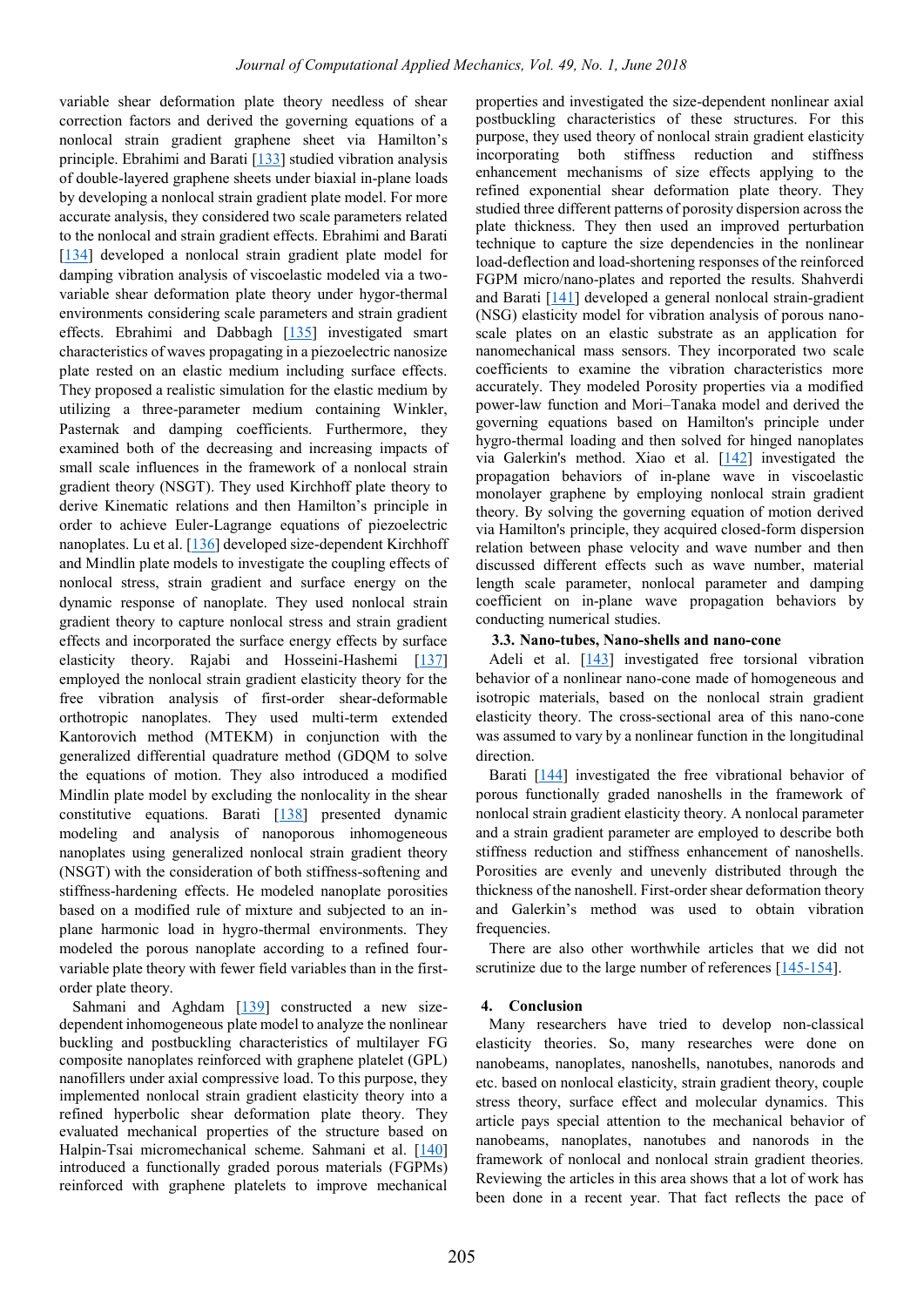progress in nanotechnology.

This review shows that most of the work carried out on the basis of nonlocal and nonlocal strain gradient theories has coincided with the principle of Hamilton. Results showed that the small scale effect and material length scale parameter cannot ignored for micro/nano scale materials. Unfortunately, little experimental work has been done on the field of nanomechanics, at the same time.

#### **References**

- <span id="page-9-0"></span>[1] M. Z. Nejad, A. Hadi, A. Farajpour, Consistent couplestress theory for free vibration analysis of Euler-Bernoulli nano-beams made of arbitrary bi-directional functionally graded materials, *Structural Engineering and Mechanics,* Vol. 63, No. 2, pp. 161-169, 2017.
- [2] W. Nowacki, Couple-stresses in the theory of thermoelasticity. II(Couple stress theory and virtual work principle applied to thermoelasticity of Cosserat medium, including energetic, uniqueness and reciprocity theorems), *ACADEMIE POLONAISE DES SCIENCES, BULLETIN, SERIE DES SCIENCES TECHNIQUES,* Vol. 14, No. 3, pp. 263-272, 1966.
- [3] A. Hadi, M. Z. Nejad, A. Rastgoo, M. Hosseini, Buckling analysis of FGM Euler-Bernoulli nano-beams with 3D-varying properties based on consistent couplestress theory, *Steel and Composite Structures,* Vol. 26, No. 6, pp. 663-672, 2018.
- [4] S. Hakamiha, M. Mojahedi, Nonlinear Analysis of Microswitches Considering Nonclassical Theory, *International Journal of Applied Mechanics,* Vol. 09, No. 08, pp. 1750113, 2017.
- <span id="page-9-1"></span>[5] M. Gurtin, X. Markenscoff, R. Thurston, Effect of surface stress on the natural frequency of thin crystals, *Applied Physics Letters,* Vol. 29, No. 9, pp. 529-530, 1976.
- <span id="page-9-2"></span>[6] A. C. Eringen, D. Edelen, On nonlocal elasticity, *International Journal of Engineering Science,* Vol. 10, No. 3, pp. 233-248, 1972.
- [7] A. C. Eringen, On differential equations of nonlocal elasticity and solutions of screw dislocation and surface waves, *Journal of applied physics,* Vol. 54, No. 9, pp. 4703-4710, 1983.
- [8] A. C. Eringen, Linear theory of nonlocal elasticity and dispersion of plane waves, *International Journal of Engineering Science,* Vol. 10, No. 5, pp. 425-435, 1972.
- <span id="page-9-15"></span>[9] M. Z. Nejad, A. Hadi, Eringen's non-local elasticity theory for bending analysis of bi-directional functionally graded Euler–Bernoulli nano-beams, *International Journal of Engineering Science,* Vol. 106, pp. 1-9, 2016.
- [10] M. Farajpour, A. Shahidi, A. Hadi, A. Farajpour, Influence of initial edge displacement on the nonlinear vibration, electrical and magnetic instabilities of magneto-electro-elastic nanofilms, *Mechanics of Advanced Materials and Structures*, pp. 1-13, 2018.
- <span id="page-9-3"></span>[11] E. C. Aifantis, *Strain gradient interpretation of size effects*, in: *Fracture Scaling*, Eds., pp. 299-314: Springer, 1999.
- [12] M. Lazar, G. A. Maugin, E. C. Aifantis, Dislocations in second strain gradient elasticity, *International Journal*

*of Solids and Structures,* Vol. 43, No. 6, pp. 1787-1817, 2006.

- [13] H. T. Zhu, H. Zbib, E. Aifantis, Strain gradients and continuum modeling of size effect in metal matrix composites, *Acta Mechanica,* Vol. 121, No. 1-4, pp. 165-176, 1997.
- [14] D. Unger, E. Aifantis, Strain gradient elasticity theory for antiplane shear cracks. Part I: Oscillatory displacements, *Theoretical and Applied Fracture Mechanics,* Vol. 34, No. 3, pp. 243-252, 2000.
- [15] M. Hosseini, M. Shishesaz, K. N. Tahan, A. Hadi, Stress analysis of rotating nano-disks of variable thickness made of functionally graded materials, *International Journal of Engineering Science,* Vol. 109, pp. 29-53, 2016.
- [16] M. Shishesaz, M. Hosseini, K. N. Tahan, A. Hadi, Analysis of functionally graded nanodisks under thermoelastic loading based on the strain gradient theory, *Acta Mechanica,* Vol. 228, No. 12, pp. 4141- 4168, 2017.
- [17] M. Hosseini, H. H. Gorgani, M. Shishesaz, A. Hadi, Size-Dependent Stress Analysis of Single-Wall Carbon Nanotube Based on Strain Gradient Theory, *International Journal of Applied Mechanics,* Vol. 9, No. 06, pp. 1750087, 2017.
- <span id="page-9-4"></span>[18] A. C. Eringen, Linear theory of micropolar viscoelasticity, *International Journal of Engineering Science,* Vol. 5, No. 2, pp. 191-204, 1967.
- <span id="page-9-5"></span>[19] A. C. Eringen, Theory of micropolar fluids, *Journal of Mathematics and Mechanics*, pp. 1-18, 1966.
- <span id="page-9-6"></span>[20] A. C. Eringen, Screw dislocation in non-local elasticity, *Journal of Physics D: Applied Physics,* Vol. 10, No. 5, pp. 671, 1977.
- <span id="page-9-7"></span>[21] A. C. Eringen, 2002, *Nonlocal continuum field theories*, Springer Science & Business Media,
- <span id="page-9-8"></span>[22] R. D. Mindlin, Micro-structure in linear elasticity, *Archive for Rational Mechanics and Analysis,* Vol. 16, No. 1, pp. 51-78, 1964.
- <span id="page-9-9"></span>[23] M. E. Gurtin, A. I. Murdoch, A continuum theory of elastic material surfaces, *Archive for Rational Mechanics and Analysis,* Vol. 57, No. 4, pp. 291-323, 1975.
- <span id="page-9-10"></span>[24] A. Apuzzo, F. Fabbrocino, E. Russo, P. Russo, *On Small Scale Effects for Nanobeams*, in: *Experimental Characterization, Predictive Mechanical and Thermal Modeling of Nanostructures and their Polymer Composites*, Eds., pp. 253-272: Elsevier, 2018.
- <span id="page-9-11"></span>[25] S. M. Bağdatli, N. Togun, Stability of fluid conveying nanobeam considering nonlocal elasticity, *International Journal of Non-Linear Mechanics,* Vol. 95, pp. 132- 142, 2017/10/01/, 2017.
- <span id="page-9-12"></span>[26] M. R. Barati, Closed-form nonlinear frequency of flexoelectric nanobeams with surface and nonlocal effects under closed circuit electric field, *Materials Research Express,* Vol. 5, No. 2, pp. 025008, 2018.
- <span id="page-9-13"></span>[27] L. Behera, S. Chakraverty, Static analysis of nanobeams using Rayleigh–Ritz method, *Journal of Mechanics of Materials and Structures,* Vol. 12, No. 5, pp. 603-616, 2017.
- <span id="page-9-14"></span>[28] N. Challamel, M. Aydogdu, I. Elishakoff, Statics and dynamics of nanorods embedded in an elastic medium: Nonlocal elasticity and lattice formulations, *European*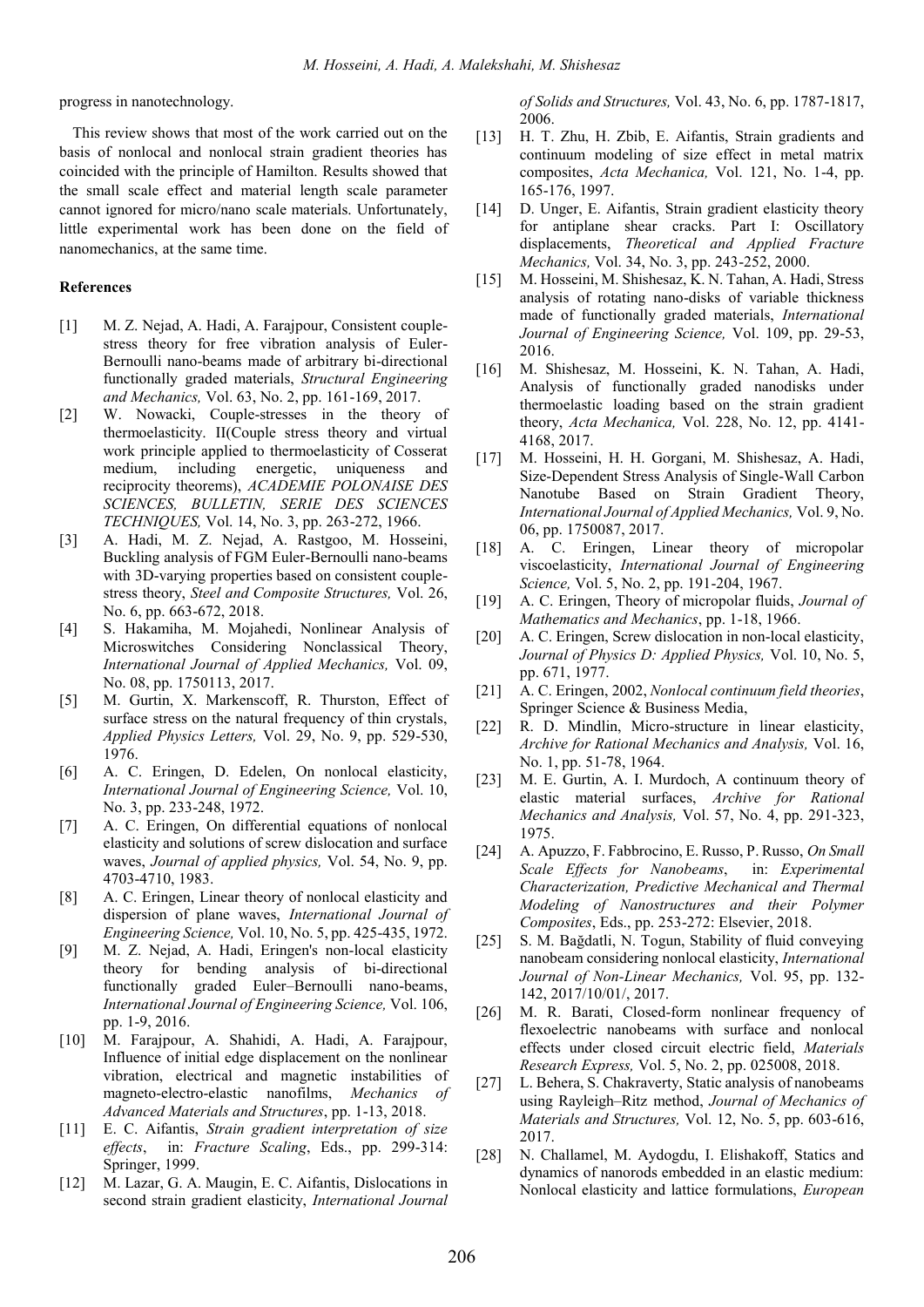*Journal of Mechanics - A/Solids,* Vol. 67, pp. 254-271, 2018/01/01/, 2018.

- <span id="page-10-0"></span>[29] C. Demir, Ö. Civalek, On the analysis of microbeams, *International Journal of Engineering Science,* Vol. 121, pp. 14-33, 2017/12/01/, 2017.
- <span id="page-10-1"></span>[30] C. Demir, K. Mercan, H. M. Numanoglu, O. Civalek, Bending Response of Nanobeams Resting on Elastic Foundation, *Journal of Applied and Computational Mechanics,* Vol. 4, No. 2, pp. 105-114, 2018.
- <span id="page-10-2"></span>[31] F. Ebrahimi, M. R. Barati, Dynamic modeling of preloaded size-dependent nano-crystalline nanostructures, *Applied Mathematics and Mechanics,* Vol. 38, No. 12, pp. 1753-1772, December 01, 2017.
- <span id="page-10-3"></span>[32] F. Ebrahimi, M. R. Barati, P. Haghi, Wave propagation analysis of size-dependent rotating inhomogeneous nanobeams based on nonlocal elasticity theory, *Journal of Vibration and Control*, pp. 1077546317711537, 2017.
- <span id="page-10-4"></span>[33] F. Ebrahimi, M. Daman, Nonlocal thermo-electromechanical vibration analysis of smart curved FG piezoelectric Timoshenko nanobeam, *SMART STRUCTURES AND SYSTEMS,* Vol. 20, No. 3, pp. 351- 368, 2017.
- <span id="page-10-5"></span>[34] F. Ebrahimi, M. Daman, Dynamic characteristics of curved inhomogeneous nonlocal porous beams in thermal environment, *Structural Engineering and Mechanics,* Vol. 64, No. 1, pp. 121-133, 2017.
- <span id="page-10-6"></span>[35] F. Ebrahimi, G. R. Shaghaghi, Nonlinear vibration analysis of electro-hygro-thermally actuated embedded nanobeams with various boundary conditions, *Microsystem Technologies*, pp. 1-18.
- <span id="page-10-7"></span>[36] S. Ebrahimi-Nejad, M. Boreiry, Comprehensive nonlocal analysis of piezoelectric nanobeams with surface effects in bending, buckling and vibrations under magneto-electro-thermo-mechanical loading, *Materials Research Express,* Vol. 5, No. 3, pp. 035028, 2018.
- <span id="page-10-8"></span>[37] M. Eltaher, F.-A. Omar, W. Abdalla, E. Gad, Bending and vibrational behaviors of piezoelectric nonlocal nanobeam including surface elasticity, *Waves in Random and Complex Media*, pp. 1-17, 2018.
- <span id="page-10-9"></span>[38] J. Fernández-Sáez, R. Zaera, Vibrations of Bernoulli-Euler beams using the two-phase nonlocal elasticity theory, *International Journal of Engineering Science,* Vol. 119, pp. 232-248, 2017/10/01/, 2017.
- <span id="page-10-10"></span>[39] I. Ghaffari, M. P. Yaghoobi, M. Ghannad, Complete mechanical behavior analysis of FG Nano Beam under non-uniform loading using non-local theory, *Materials Research Express,* Vol. 5, No. 1, pp. 015016, 2018.
- <span id="page-10-11"></span>[40] S. A. M. Ghannadpour, Ritz Method Application to Bending, Buckling and Vibration Analyses of Timoshenko Beams via Nonlocal Elasticity, *Journal of Applied and Computational Mechanics,* Vol. 4, No. 1, pp. 16-26, 2018.
- <span id="page-10-12"></span>[41] F. Hache, N. Challamel, I. Elishakoff, Asymptotic derivation of nonlocal beam models from twodimensional nonlocal elasticity, *Mathematics and Mechanics of Solids*, pp. 1081286518756947, 2018.
- <span id="page-10-13"></span>[42] S. A. Hosseini, O. Rahmani, Bending and Vibration Analysis of Curved FG Nanobeams via Nonlocal Timoshenko Model, *Smart Construction Research*, 2018.
- <span id="page-10-14"></span>[43] H. G. Kadıoğlu, M. Ö. Yaylı, Buckling Analysis of Non-Local Timoshenko Beams by Using Fourier Series, *Int J Eng,* Vol. 9, No. 4, pp. 89-99, 2017.
- <span id="page-10-15"></span>[44] A. Kaghazian, A. Hajnayeb, H. Foruzande, Free vibration analysis of a piezoelectric nanobeam using nonlocal elasticity theory, *Structural Engineering and Mechanics,* Vol. 61, No. 5, pp. 617-624, 2017.
- <span id="page-10-16"></span>[45] N. Kammoun, H. Jrad, S. Bouaziz, M. Amar, M. Soula, M. Haddar, Thermo-Electro-Mechanical Vibration Characteristics of Graphene/Piezoelectric/Graphene Sandwich Nanobeams, *Journal of Mechanics*, pp. 1-15, 2017.
- <span id="page-10-17"></span>[46] H. B. Khaniki, Vibration analysis of rotating nanobeam systems using Eringen's two-phase local/nonlocal model, *Physica E: Low-dimensional Systems and Nanostructures,* Vol. 99, pp. 310-319, 2018.
- <span id="page-10-18"></span>[47] M. Loghmani, M. R. H. Yazdi, M. N. Bahrami, Longitudinal vibration analysis of nanorods with multiple discontinuities based on nonlocal elasticity theory using wave approach, *Microsystem Technologies*, pp. 1-17, 2017.
- <span id="page-10-19"></span>[48] V. Marinca, N. Herisanu, *Vibration of Nonlinear Nonlocal Elastic Column with Initial Imperfection*, in: *Acoustics and Vibration of Mechanical Structures— AVMS-2017*, Eds., pp. 49-56: Springer, 2018.
- <span id="page-10-20"></span>[49] A. Martowicz, On nonlocal modeling in continuum mechanics, *Mechanics and Control,* Vol. 34, No. 2, pp. 41, 2018.
- <span id="page-10-21"></span>[50] M. Massoud, M. Tahani, Chaotic behavior of nonlocal nanobeam resting on a nonlinear viscoelastic foundation subjected to harmonic excitation, *Modares Mechanical Engineering,* Vol. 18, No. 2, pp. 264-272, 2018.
- <span id="page-10-22"></span>[51] T. Merzouki, M. Ganapathi, O. Polit, A nonlocal higherorder curved beam finite model including thickness stretching effect for bending analysis of curved nanobeams, *Mechanics of Advanced Materials and Structures*, pp. 1-17, 2017.
- <span id="page-10-23"></span>[52] A. Mohyeddin, S.-R. Jafarizadeh, Study of Large Deflection in Nano-Beams Using the Nonlocal Elasticity Theory, *Iranian Journal of Science and Technology, Transactions of Mechanical Engineering*, December 04, 2017.
- <span id="page-10-24"></span>[53] M. Z. Nejad, A. Hadi, Non-local analysis of free vibration of bi-directional functionally graded Euler– Bernoulli nano-beams, *International Journal of Engineering Science,* Vol. 105, pp. 1-11, 2016.
- <span id="page-10-25"></span>[54] M. Z. Nejad, A. Hadi, A. Rastgoo, Buckling analysis of arbitrary two-directional functionally graded Euler– Bernoulli nano-beams based on nonlocal elasticity theory, *International Journal of Engineering Science,* Vol. 103, pp. 1-10, 2016.
- <span id="page-10-26"></span>[55] Z. Rahimi, S. Rashahmadi, Thermoelastic Damping in FGM Nano-Electromechanical System in Axial Vibration Based on Eringen Nonlocal Theory, *International Applied Mechanics*, pp. 1-8, 2017.
- <span id="page-10-27"></span>[56] S. Sidhardh, M. C. Ray, Effect of nonlocal elasticity on the performance of a flexoelectric layer as a distributed actuator of nanobeams, *International Journal of Mechanics and Materials in Design,* Vol. 14, No. 2, pp. 297-311, June 01, 2018.
- <span id="page-10-28"></span>[57] E. Tufekci, S. A. Aya, *Nonlocal Continuum Modeling of Curved Nanostructures*, in: *Experimental*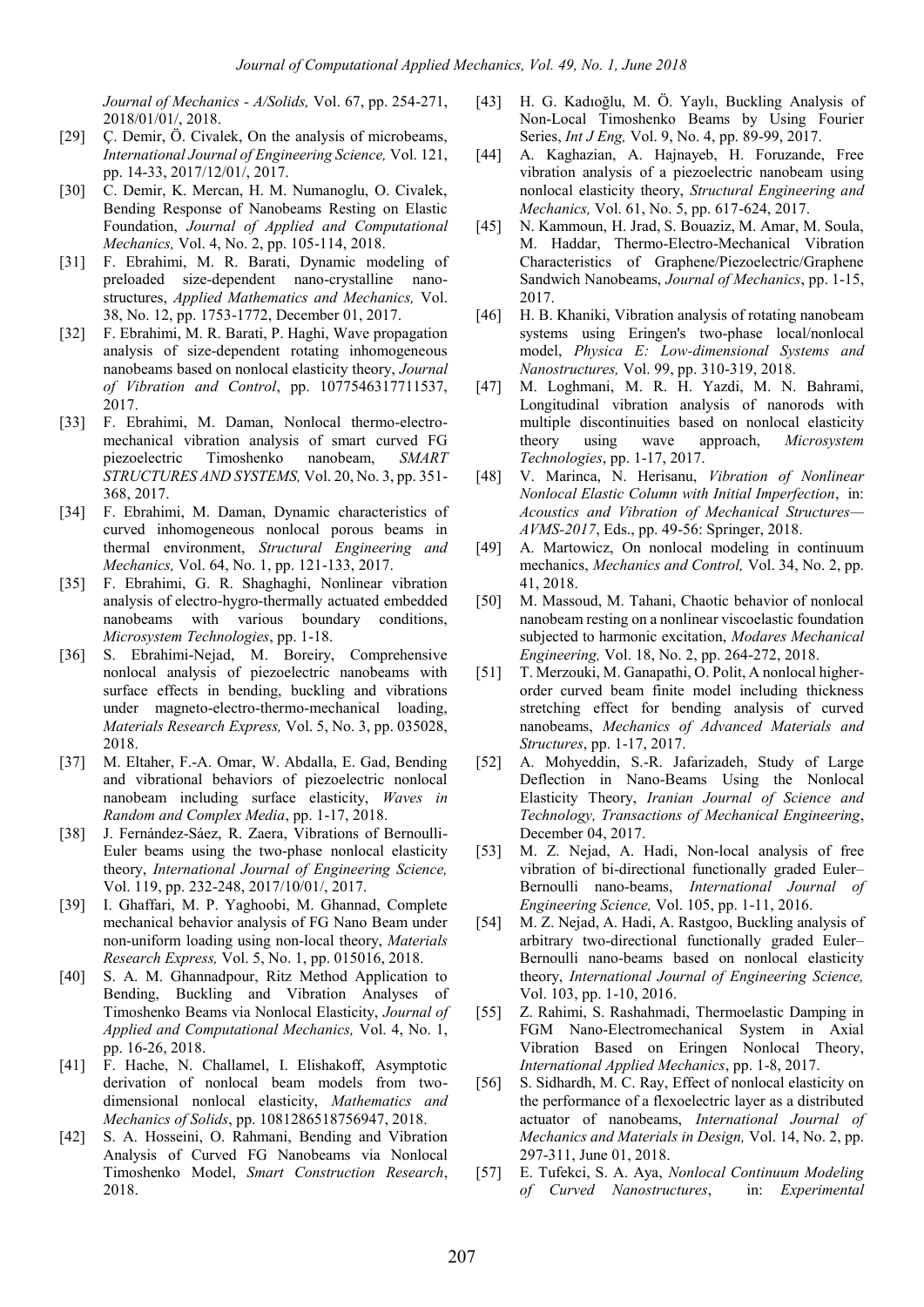*Characterization, Predictive Mechanical and Thermal Modeling of Nanostructures and their Polymer Composites*, Eds., pp. 101-158: Elsevier, 2018.

- <span id="page-11-0"></span>[58] A. R. Vosoughi, N. Anjabin, S. M. Amiri, Thermal Postbuckling Analysis of Moderately Thick Nanobeams, *Iranian Journal of Science and Technology, Transactions of Civil Engineering,* Vol. 42, No. 1, pp. 33-38, March 01, 2018.
- <span id="page-11-1"></span>[59] C. Wang, H. Zhang, N. Challamel, W. Duan, Eringen's small length scale coefficient for vibration of axially loaded nonlocal Euler beams with elastic end restraints, *Journal of Modeling in Mechanics and Materials,* Vol. 1, No. 2, 2017.
- <span id="page-11-2"></span>[60] Z.-N. Xue, Y.-J. Yu, X.-Y. Li, X.-G. Tian, Nonlocal thermoelastic analysis with fractional order strain in multilayered structures, *Journal of Thermal Stresses,* Vol. 41, No. 1, pp. 80-97, 2018.
- <span id="page-11-3"></span>[61] M. Yaylı, Free longitudinal vibration of a restrained nanorod made of functionally graded material, *Micro & Nano Letters*, 2018.
- <span id="page-11-4"></span>[62] D. Zhang, Y. Lei, S. Adhikari, Flexoelectric effect on vibration responses of piezoelectric nanobeams embedded in viscoelastic medium based on nonlocal elasticity theory, *Acta Mechanica*, pp. 1-14, 2018.
- <span id="page-11-5"></span>[63] Y. Zhang, Frequency spectra of nonlocal Timoshenko beams and an effective method of determining nonlocal effect, *International Journal of Mechanical Sciences,* Vol. 128-129, pp. 572-582, 2017/08/01/, 2017.
- <span id="page-11-6"></span>[64] H. Zhao, Y. Zhang, S. Lie, Frequency equations of nonlocal elastic micro/nanobeams with the consideration of the surface effects, *Applied Mathematics and Mechanics*, pp. 1-14.
- <span id="page-11-7"></span>[65] Z. Zhou, Y. Li, J. Fan, D. Rong, G. Sui, C. Xu, Exact vibration analysis of a double-nanobeam-systems embedded in an elastic medium by a Hamiltoniaanbased method, *Physica E: Low-dimensional Systems and Nanostructures,* Vol. 99, pp. 220-235, 2018.
- <span id="page-11-8"></span>[66] F. Abdollahi, A. Ghassemi, Surface and Nonlocal Effects on Coupled In-Plane Shear Buckling and Vibration of Single-Layered Graphene Sheets Resting on Elastic Media and Thermal Environments using DQM, *Journal of Mechanics*, pp. 1-16, 2018.
- <span id="page-11-9"></span>[67] A. G. Arani, M. Zamani, Nonlocal Free Vibration Analysis of FG-Porous Shear and Normal Deformable Sandwich Nanoplate with Piezoelectric Face Sheets Resting on Silica Aerogel Foundation, *Arabian Journal for Science and Engineering*, pp. 1-14, 2018.
- <span id="page-11-10"></span>[68] M. Arefi, M. Zamani, M. Kiani, Smart electrical and magnetic stability analysis of exponentially graded shear deformable three-layered nanoplate based on nonlocal piezo-magneto-elasticity theory, *Journal of Sandwich Structures & Materials*, pp. 1099636218760667, 2018.
- <span id="page-11-11"></span>[69] M. Arefi, A. M. Zenkour, Thermo-electro-magnetomechanical bending behavior of size-dependent sandwich piezomagnetic nanoplates, *Mechanics Research Communications,* Vol. 84, pp. 27-42, 2017/09/01/, 2017.
- <span id="page-11-12"></span>[70] M. Bachher, N. Sarkar, Nonlocal theory of thermoelastic materials with voids and fractional derivative heat transfer, *Waves in Random and Complex Media*, pp. 1-19, 2018.
- <span id="page-11-13"></span>[71] M. R. Barati, H. Shahverdi, Nonlinear vibration of nonlocal four-variable graded plates with porosities implementing homotopy perturbation and Hamiltonian methods, *Acta Mechanica,* Vol. 229, No. 1, pp. 343- 362, 2018.
- <span id="page-11-14"></span>[72] M. Bastami, B. Behjat, Free vibration and buckling investigation of piezoelectric nano-plate in elastic medium considering nonlocal effects, *Journal of the Brazilian Society of Mechanical Sciences and Engineering,* Vol. 40, No. 6, pp. 281, 2018.
- <span id="page-11-15"></span>[73] A. Daneshmehr, A. Rajabpoor, A. Hadi, Size dependent free vibration analysis of nanoplates made of functionally graded materials based on nonlocal elasticity theory with high order theories, *International Journal of Engineering Science,* Vol. 95, pp. 23-35, 2015.
- <span id="page-11-16"></span>[74] S. Dastjerdi, B. Akgöz, New static and dynamic analyses of macro and nano FGM plates using exact three-dimensional elasticity in thermal environment, *Composite Structures,* Vol. 192, pp. 626-641, 2018.
- <span id="page-11-17"></span>[75] N. Despotovic, Stability and vibration of a nanoplate under body force using nonlocal elasticity theory, *Acta Mechanica,* Vol. 229, No. 1, pp. 273-284, January 01, 2018.
- <span id="page-11-18"></span>[76] F. Ebrahimi, M. R. Barati, Damping Vibration Behavior of Viscoelastic Porous Nanocrystalline Nanobeams Incorporating Nonlocal–Couple Stress and Surface Energy Effects, *Iranian Journal of Science and Technology, Transactions of Mechanical Engineering*, pp. 1-17, 2017.
- <span id="page-11-19"></span>[77] M. Ghasemi, A. Jaamialahmadi, Buckling analysis of orthotropic smart laminated nanoplates based on the nonlocal continuum mechanics using third-order shear and normal deformation theory, *Journal of Thermoplastic Composite Materials*, pp. 0892705718771114, 2018.
- <span id="page-11-20"></span>[78] A. Ghorbanpour-Arani, F. Kolahdouzan, M. Abdollahian, Nonlocal buckling of embedded magnetoelectroelastic sandwich nanoplate using refined zigzag theory, *Applied Mathematics and Mechanics,* Vol. 39, No. 4, pp. 529-546, 2018.
- <span id="page-11-21"></span>[79] M. Goodarzi, M. N. Bahrami, V. Tavaf, Refined plate theory for free vibration analysis of FG nanoplates using the nonlocal continuum plate model, *Journal of Computational Applied Mechanics,* Vol. 48, No. 1, pp. 123-136, 2017.
- <span id="page-11-22"></span>[80] L. Jamali, A. Ghassemi, Fundamental frequency analysis of rectangular piezoelectric nanoplate under inplane forces based on surface layer, non-local elasticity, and two variable refined plate hypotheses, *Micro & Nano Letters,* Vol. 13, No. 1, pp. 47-53, 2018.
- <span id="page-11-23"></span>[81] R. Nazemnezhad, M. Zare, S. Hosseini-Hashemi, Effect of nonlocal elasticity on vibration analysis of multilayer graphene sheets using sandwich model, *European Journal of Mechanics-A/Solids,* Vol. 70, pp. 75-85, 2018.
- <span id="page-11-24"></span>[82] A. Norouzzadeh, R. Ansari, Isogeometric vibration analysis of functionally graded nanoplates with the consideration of nonlocal and surface effects, *Thin-Walled Structures,* Vol. 127, pp. 354-372, 2018.
- <span id="page-11-25"></span>[83] D. Rong, J. Fan, C. Lim, X. Xu, Z. Zhou, A new analytical approach for free vibration, buckling and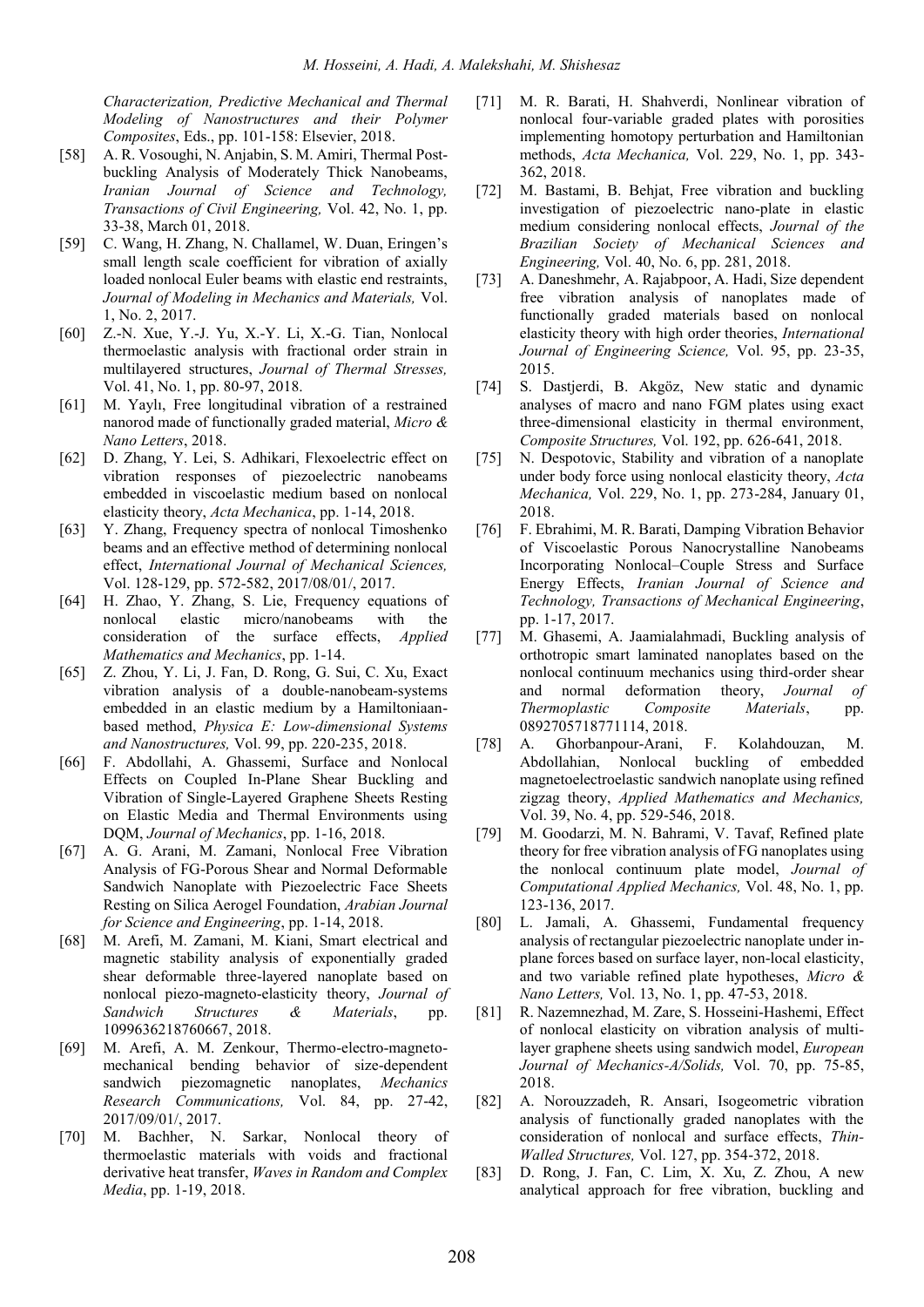forced vibration of rectangular nanoplates based on nonlocal elasticity theory, *International Journal of Structural Stability and Dynamics,* Vol. 18, No. 04, pp. 1850055, 2018.

- <span id="page-12-0"></span>[84] E. A. Shahrbabaki, On three-dimensional nonlocal elasticity: Free vibration of rectangular nanoplate, *European Journal of Mechanics-A/Solids,* Vol. 71, pp. 122-133, 2018.
- <span id="page-12-1"></span>[85] D. Shahsavari, M. Janghorban, Bending and shearing responses for dynamic analysis of single-layer graphene sheets under moving load, *Journal of the Brazilian Society of Mechanical Sciences and Engineering,* Vol. 39, No. 10, pp. 3849-3861, October 01, 2017.
- <span id="page-12-2"></span>[86] Z. Wu, Y. Zhang, F. Hu, Q. Gao, X. Xu, R. Zheng, Vibration Analysis of Bilayered Graphene Sheets for Building Materials in Thermal Environments Based on the Element-Free Method, *Journal of Nanomaterials,* Vol. 2018, 2018.
- <span id="page-12-3"></span>[87] M. Zarei, G. Faghani, M. Ghalami, G. H. Rahimi, Buckling and Vibration Analysis of Tapered Circular Nano Plate, *Journal of Applied and Computational Mechanics,* Vol. 4, No. 1, pp. 40-54, 2018.
- <span id="page-12-4"></span>[88] D. Zhang, Y. Lei, Z. Shen, Semi-analytical solution for vibration of nonlocal piezoelectric Kirchhoff plates resting on viscoelastic foundation, *Journal of Applied and Computational Mechanics*, 2017.
- <span id="page-12-5"></span>[89] Y. Zhang, K. Liew, D. Hui, Characterizing nonlinear vibration behavior of bilayer graphene thin films, *Composites Part B: Engineering,* Vol. 145, pp. 197- 205, 2018.
- <span id="page-12-6"></span>[90] C. Li, H. Guo, X. Tian, Size-dependent effect on thermo-electro-mechanical responses of heated nanosized piezoelectric plate, *Waves in Random and Complex Media*, pp. 1-19, 2018.
- <span id="page-12-7"></span>[91] M. Karimi, A. R. Shahidi, Thermo-mechanical vibration, buckling, and bending of orthotropic graphene sheets based on nonlocal two-variable refined plate theory using finite difference method considering surface energy effects, *Proceedings of the Institution of Mechanical Engineers, Part N: Journal of Nanomaterials, Nanoengineering and Nanosystems,* Vol. 231, No. 3, pp. 111-130, 2017.
- <span id="page-12-8"></span>[92] M. Arefi, A. M. Zenkour, Size-dependent thermoelastic analysis of a functionally graded nanoshell, *Modern Physics Letters B,* Vol. 32, No. 03, pp. 1850033, 2018.
- <span id="page-12-9"></span>[93] M. T. Armand Robinson, T. Pierre Kisito, K. Y. Laurent, S. Adali, Analysis of the buckling of carbon nanotube under self-weight: The power series and differential quadrature approaches, *Mechanics of Advanced Materials and Structures*, pp. 1-8, 2018.
- <span id="page-12-10"></span>[94] A. Belhadj, A. Boukhalfa, S. A. Belalia, Free vibration analysis of a rotating nanoshaft based SWCNT, *The European Physical Journal Plus,* Vol. 132, No. 12, pp. 513, 2017.
- <span id="page-12-11"></span>[95] A. Chemi, M. Zidour, H. Heireche, K. Rakrak, A. Bousahla, Critical Buckling Load of Chiral Double-Walled Carbon Nanotubes Embedded in an Elastic Medium, *Mechanics of Composite Materials*, pp. 1-10, 2018.
- <span id="page-12-12"></span>[96] A. Farajpour, A. Rastgoo, M. Farajpour, Nonlinear buckling analysis of magneto-electro-elastic CNT-MT hybrid nanoshells based on the nonlocal continuum

mechanics, *Composite Structures,* Vol. 180, pp. 179- 191, 2017.

- <span id="page-12-13"></span>[97] K. Kiani, Application of nonlocal higher-order beam theory to transverse wave analysis of magnetically affected forests of single-walled carbon nanotubes, *International Journal of Mechanical Sciences,* Vol. 138, pp. 1-16, 2018.
- <span id="page-12-14"></span>[98] L. Li, Y. Hu, Torsional vibration of bi-directional functionally graded nanotubes based on nonlocal elasticity theory, *Composite Structures,* Vol. 172, pp. 242-250, 2017.
- <span id="page-12-15"></span>[99] S. Mu'tasim, A. A. Al-Qaisia, N. K. Shatarat, Nonlinear Vibrations of a SWCNT with Geometrical Imperfection Using Nonlocal Elasticity Theory, *Modern Applied Science,* Vol. 11, No. 10, pp. 91, 2017.
- <span id="page-12-16"></span>[100] O. Rahmani, M. Shokrnia, H. Golmohammadi, S. Hosseini, Dynamic response of a single-walled carbon nanotube under a moving harmonic load by considering modified nonlocal elasticity theory, *The European Physical Journal Plus,* Vol. 133, No. 2, pp. 42, 2018.
- <span id="page-12-17"></span>[101] G.-L. She, F.-G. Yuan, Y.-R. Ren, W.-S. Xiao, On buckling and postbuckling behavior of nanotubes, *International Journal of Engineering Science,* Vol. 121, pp. 130-142, 2017/12/01/, 2017.
- <span id="page-12-18"></span>[102] P. Tiwari, P. Nagar, A survey on buckling analysis of nanostructures via nonlocal elasticity theory, *Journal of Information and Optimization Sciences,* Vol. 39, No. 1, pp. 213-221, 2018.
- <span id="page-12-19"></span>[103] H. Wen, M.-F. He, Y. Huang, J. Chen, Free Vibration Analysis of Single-Walled Carbon Nanotubes Based on the Nonlocal Higher-Order Cylindrical Beam Model, *Acta Acustica united with Acustica,* Vol. 104, No. 2, pp. 284-294, 2018.
- <span id="page-12-20"></span>[104] J. Zhang, A nonlocal continuum model for the buckling of carbon honeycombs, *Meccanica*, pp. 1-15, 2018.
- <span id="page-12-21"></span>[105] M. R. Barati, Dynamic response of porous functionally graded material nanobeams subjected to moving nanoparticle based on nonlocal strain gradient theory, *Materials Research Express,* Vol. 4, No. 11, pp. 115017, 2017.
- <span id="page-12-22"></span>[106] M. R. Barati, Temperature and porosity effects on wave propagation in nanobeams using bi-Helmholtz nonlocal strain-gradient elasticity, *The European Physical Journal Plus,* Vol. 133, No. 5, pp. 170, 2018.
- <span id="page-12-23"></span>[107] R. Barretta, F. Fabbrocino, F. M. de Sciarra, R. Luciano, F. G. Morabito, G. Ruta, *Modulated Linear Dynamics of Functionally Graded Nanobeams With Nonlocal and Gradient Elasticity*, in: *Experimental Characterization, Predictive Mechanical and Thermal Modeling of Nanostructures and their Polymer Composites*, Eds., pp. 293-323: Elsevier, 2018.
- <span id="page-12-24"></span>[108] F. Ebrahimi, M. R. Barati, Longitudinal varying elastic foundation effects on vibration behavior of axially graded nanobeams via nonlocal strain gradient elasticity theory, *Mechanics of Advanced Materials and Structures*, pp. 1-11, 2017.
- <span id="page-12-25"></span>[109] F. Ebrahimi, M. Daman, A. Jafari, Nonlocal strain gradient-based vibration analysis of embedded curved porous piezoelectric nano-beams in thermal environment, 2017.
- <span id="page-12-26"></span>[110] S. El-Borgi, P. Rajendran, M. Friswell, M. Trabelssi, J. Reddy, Torsional vibration of size-dependent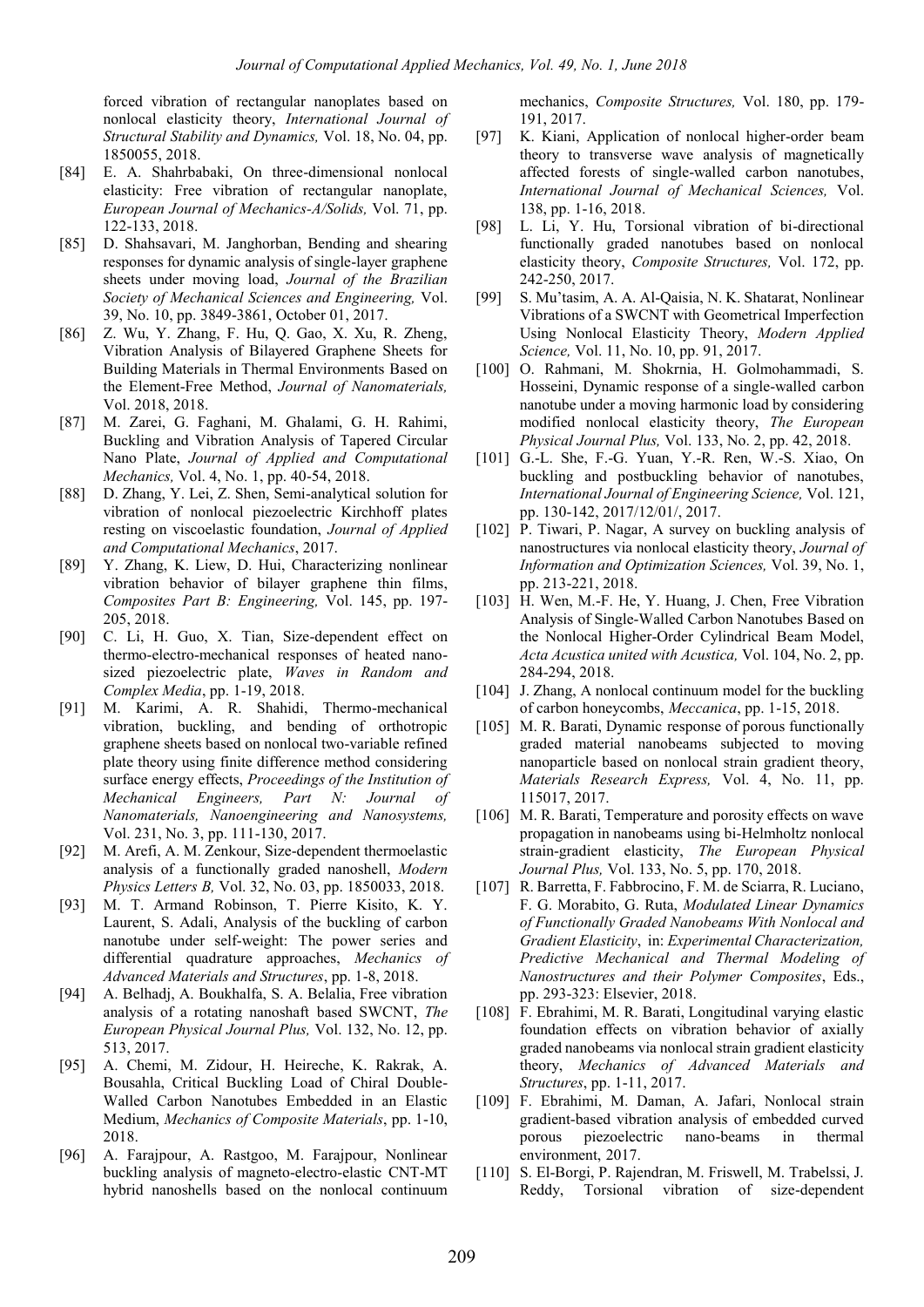viscoelastic rods using nonlocal strain and velocity gradient theory, *Composite Structures,* Vol. 186, pp. 274-292, 2018.

- <span id="page-13-0"></span>[111] S. A. Faghidian, Reissner stationary variational principle for nonlocal strain gradient theory of elasticity, *European Journal of Mechanics-A/Solids,* Vol. 70, pp. 115-126, 2018.
- <span id="page-13-1"></span>[112] S. A. Faghidian, On non-linear flexure of beams based on non-local elasticity theory, *International Journal of Engineering Science,* Vol. 124, pp. 49-63, 2018.
- <span id="page-13-2"></span>[113] M. Fakher, S. Hosseini-Hashemi, Bending and free vibration analysis of nanobeams by differential and integral forms of nonlocal strain gradient with Rayleigh–Ritz method, *Materials Research Express,* Vol. 4, No. 12, pp. 125025, 2017.
- <span id="page-13-3"></span>[114] A. Hadi, M. Z. Nejad, M. Hosseini, Vibrations of threedimensionally graded nanobeams, *International Journal of Engineering Science,* Vol. 128, pp. 12-23, 2018.
- <span id="page-13-4"></span>[115] I. Jafarsadeghi-Pournaki, G. Rezazadeh, R. Shabani, Nonlinear Instability Modelling of a Nonlocal Strain Gradient Functionally Graded Capacitive Nano-Bridge Under Intermolecular Forces in Thermal Environment, *arXiv preprint arXiv:1712.05924*, 2017.
- <span id="page-13-5"></span>[116] L. Li, Y. Hu, Buckling analysis of size-dependent nonlinear beams based on a nonlocal strain gradient theory, *International Journal of Engineering Science,* Vol. 97, pp. 84-94, 2015.
- <span id="page-13-6"></span>[117] L. Li, Y. Hu, Nonlinear bending and free vibration analyses of nonlocal strain gradient beams made of functionally graded material, *International Journal of Engineering Science,* Vol. 107, pp. 77-97, 2016.
- <span id="page-13-7"></span>[118] L. Li, Y. Hu, X. Li, Longitudinal vibration of sizedependent rods via nonlocal strain gradient theory, *International Journal of Mechanical Sciences,* Vol. 115, pp. 135-144, 2016.
- <span id="page-13-8"></span>[119] L. Li, X. Li, Y. Hu, Free vibration analysis of nonlocal strain gradient beams made of functionally graded material, *International Journal of Engineering Science,* Vol. 102, pp. 77-92, 2016.
- <span id="page-13-9"></span>[120] L. Li, H. Tang, Y. Hu, Size-dependent nonlinear vibration of beam-type porous materials with an initial geometrical curvature, *Composite Structures,* Vol. 184, pp. 1177-1188, 2018.
- <span id="page-13-10"></span>[121] X. Li, L. Li, Y. Hu, Z. Ding, W. Deng, Bending, buckling and vibration of axially functionally graded beams based on nonlocal strain gradient theory, *Composite Structures,* Vol. 165, pp. 250-265, 2017.
- <span id="page-13-11"></span>[122] Z. Lv, Z. Qiu, J. Zhu, B. Zhu, W. Yang, Nonlinear free vibration analysis of defective FG nanobeams embedded in elastic medium, *Composite Structures*, 2018.
- <span id="page-13-12"></span>[123] K. Rajabi, L. Li, S. H. Hashemi, A. Nezamabadi, Sizedependent nonlinear vibration analysis of Euler-Bernoulli nanobeams acted upon by moving loads with variable speeds, *Materials Research Express*, 2018.
- <span id="page-13-13"></span>[124] S. Sahmani, M. M. Aghdam, T. Rabczuk, Nonlinear bending of functionally graded porous micro/nanobeams reinforced with graphene platelets based upon nonlocal strain gradient theory, *Composite Structures,* Vol. 186, pp. 68-78, 2018.
- <span id="page-13-14"></span>[125] M. Shaat, A general nonlocal theory and its

approximations for slowly varying acoustic waves, *International Journal of Mechanical Sciences,* Vol. 130, pp. 52-63, 2017.

- <span id="page-13-15"></span>[126] Y.-g. Tang, Y. Liu, D. Zhao, Effects of neutral surface deviation on nonlinear resonance of embedded temperature-dependent functionally graded nanobeams, *Composite Structures,* Vol. 184, pp. 969-979, 2018/01/15/, 2018.
- <span id="page-13-16"></span>[127] X.-J. Xu, M.-L. Zheng, X.-C. Wang, On vibrations of nonlocal rods: Boundary conditions, exact solutions and their asymptotics, *International Journal of Engineering Science,* Vol. 119, pp. 217-231, 2017/10/01/, 2017.
- <span id="page-13-17"></span>[128] X. Zhu, L. Li, On longitudinal dynamics of nanorods, *International Journal of Engineering Science,* Vol. 120, pp. 129-145, 2017/11/01/, 2017.
- <span id="page-13-18"></span>[129] X. Zhu, L. Li, Closed form solution for a nonlocal strain gradient rod in tension, *International Journal of Engineering Science,* Vol. 119, pp. 16-28, 2017.
- <span id="page-13-19"></span>[130] M. R. Barati, Nonlocal stress-strain gradient vibration analysis of heterogeneous double-layered plates under hygro-thermal and linearly varying in-plane loads, *Journal of Vibration and Control*, pp. 1077546317731672, 2017.
- <span id="page-13-20"></span>[131] M. R. Barati, Investigating dynamic characteristics of porous double-layered FG nanoplates in elastic medium via generalized nonlocal strain gradient elasticity, *The European Physical Journal Plus,* Vol. 132, No. 9, pp. 378, 2017.
- <span id="page-13-21"></span>[132] F. Ebrahimi, M. R. Barati, Vibration analysis of nonlocal strain gradient embedded single-layer graphene sheets under nonuniform in-plane loads, *Journal of Vibration and Control*, pp. 1077546317734083, 2017.
- <span id="page-13-22"></span>[133] F. Ebrahimi, M. R. Barati, Vibration analysis of biaxially compressed double-layered graphene sheets based on nonlocal strain gradient theory, *Mechanics of Advanced Materials and Structures*, pp. 1-12, 2018.
- <span id="page-13-23"></span>[134] F. Ebrahimi, M. R. Barati, Damping vibration analysis of graphene sheets on viscoelastic medium incorporating hygro-thermal effects employing nonlocal strain gradient theory, *Composite Structures,* Vol. 185, pp. 241-253, 2018.
- <span id="page-13-24"></span>[135] F. Ebrahimi, A. Dabbagh, Wave propagation analysis of embedded nanoplates based on a nonlocal strain gradient-based surface piezoelectricity theory, *The European Physical Journal Plus,* Vol. 132, No. 11, pp. 449, 2017.
- <span id="page-13-25"></span>[136] L. Lu, X. Guo, J. Zhao, On the mechanics of Kirchhoff and Mindlin plates incorporating surface energy, *International Journal of Engineering Science,* Vol. 124, pp. 24-40, 2018/03/01/, 2018.
- <span id="page-13-26"></span>[137] K. Rajabi, S. Hosseini-Hashemi, Size-dependent free vibration analysis of first-order shear-deformable orthotropic nanoplates via the nonlocal strain gradient theory, *Materials Research Express,* Vol. 4, No. 7, pp. 075054, 2017.
- <span id="page-13-27"></span>[138] M. Reza Barati, Nonlocal microstructure-dependent dynamic stability of refined porous FG nanoplates in hygro-thermal environments, *The European Physical Journal Plus,* Vol. 132, No. 10, pp. 434, October 20, 2017.
- <span id="page-13-28"></span>[139] S. Sahmani, M. Aghdam, Axial postbuckling analysis of